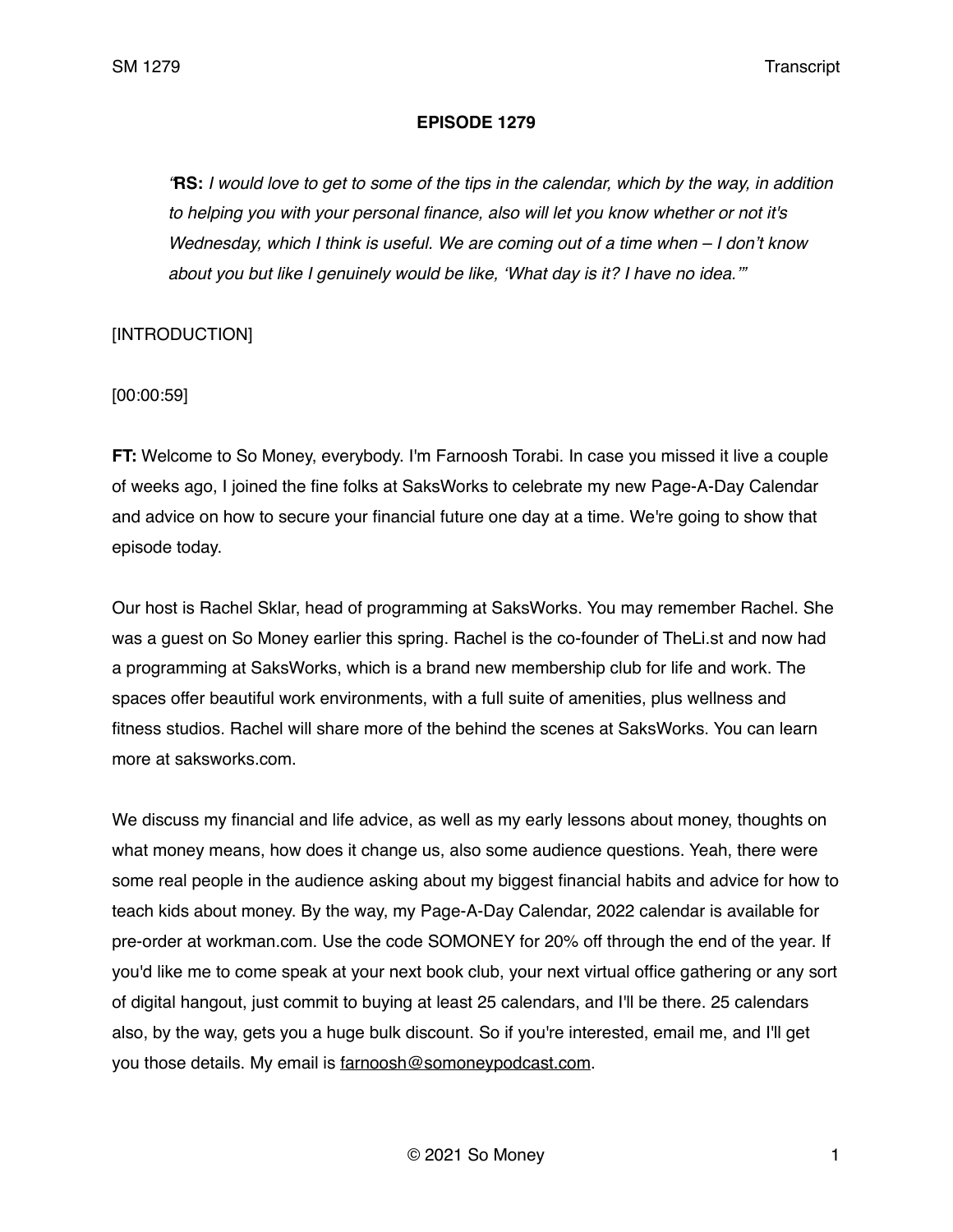All right, without further ado, a live taping of So Money, very exciting, at SaksWorks with Rachel Sklar.

[INTERVIEW]

[00:02:39]

**RS:** Hello and welcome to SaksWorks and this incredible, I can't believe our luck, live taping of So Money with Farnoosh Torabi.

[00:02:47]

**FT:** Yes, thank you for having me.

[00:02:49]

**RS:** I'm pinching myself. It is a delight. It is a delight and dream to be able to sit here in this beautiful space and talk to you.

[00:02:56]

**FT:** Well, I'm so proud of us for leaving the house, getting dressed, leaving the house. This is very special. I even got my hair done.

[00:03:02]

**RS:** It looks fantastic. Actually, you all look wonderful. Please enjoy our wonderful lunch and the beautiful space here at SaksWorks, those feel. We are a new membership space for work, for life, for sort of – We're in a moment of how do we want to live our lives. We've had a year and a half to really think about how we want to restart, and SaksWorks is here to support all your goals, support you in where your work with beautiful space and comfort. We have that wellness space. We have a gym and wellness studio and wonderful programming, if I do say so myself. I'm the VP of programming here and wonderful programming like Farnoosh. So this is a true

© 2021 So Money 2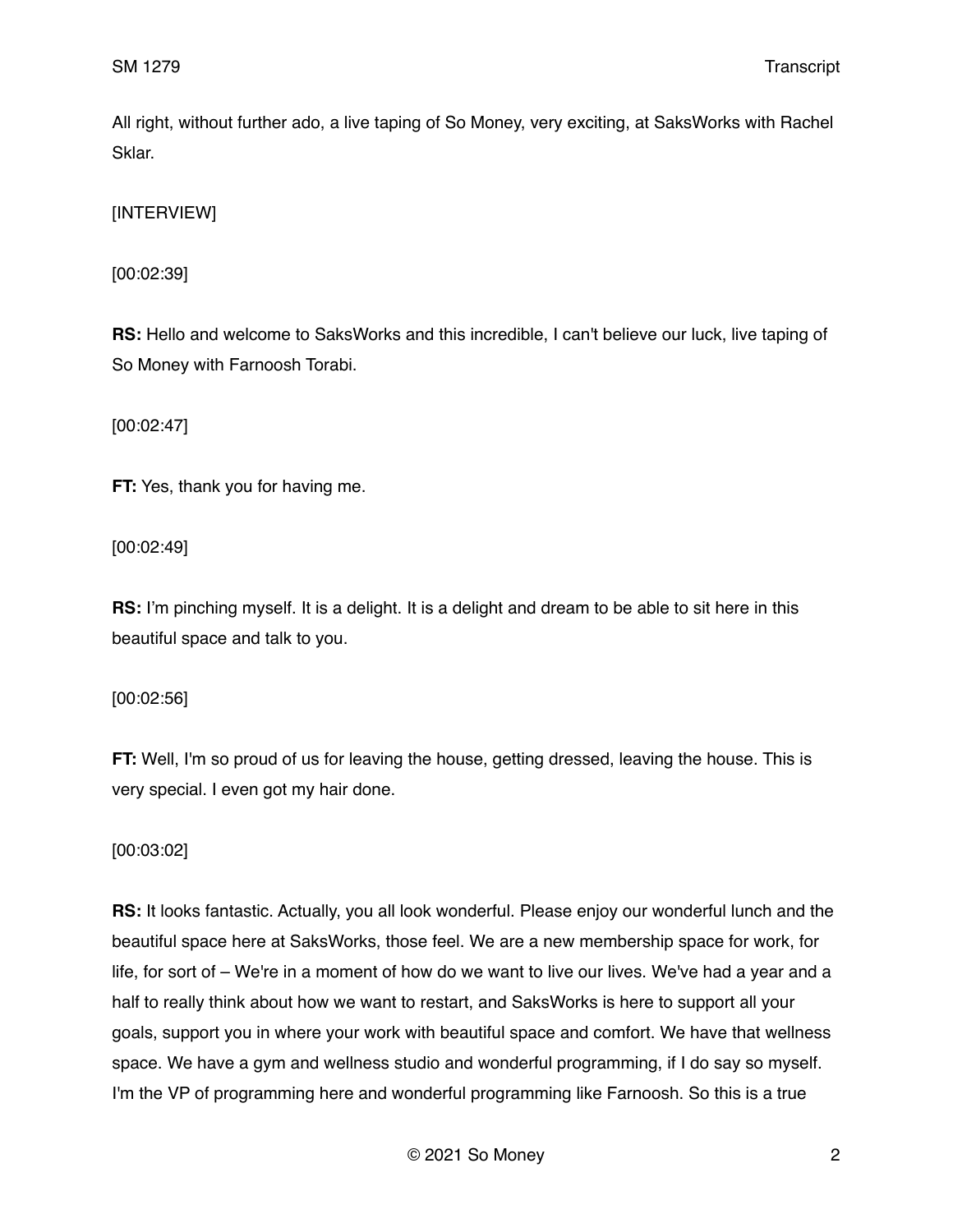delight for me to be able to welcome Farnoosh to SaksWorks not only to talk about personal finance and all her personal finance goal, but her new 2022 calendar. Let's just jump right into it. Tell me why – What made you want to join everybody every day of their lives?

[00:04:05]

**FT:** 365 days of me.

[00:04:06]

**RS:** To give them finance –

[00:04:07]

**FT:** Sorry and you're welcome. Thank you so much for having me. This is really a treat and this view is everything. Having you all come is also so special. This is a really wonderful turnout. Well, I joked that this is the calendar no one ever knew they needed, when the fine people at Workman Publishing came out to me and said, "Hey, would you be interested in creating a calendar that is derived from your podcast?" I thought, no, I don't think this is something that I want to do or could work. So we just kept talking. The more I thought about it, I had been doing the podcast for well over five, six years at that point, and I didn't even have like a pencil with the name So Money on it. There was like nothing you could hold in your hand, a T-shirt or something. There's no swag. There was no So Money.

[00:04:58]

**RS:** Except for 18 million downloads.

[00:05:00]

**FT:** Yeah.

[00:05:01]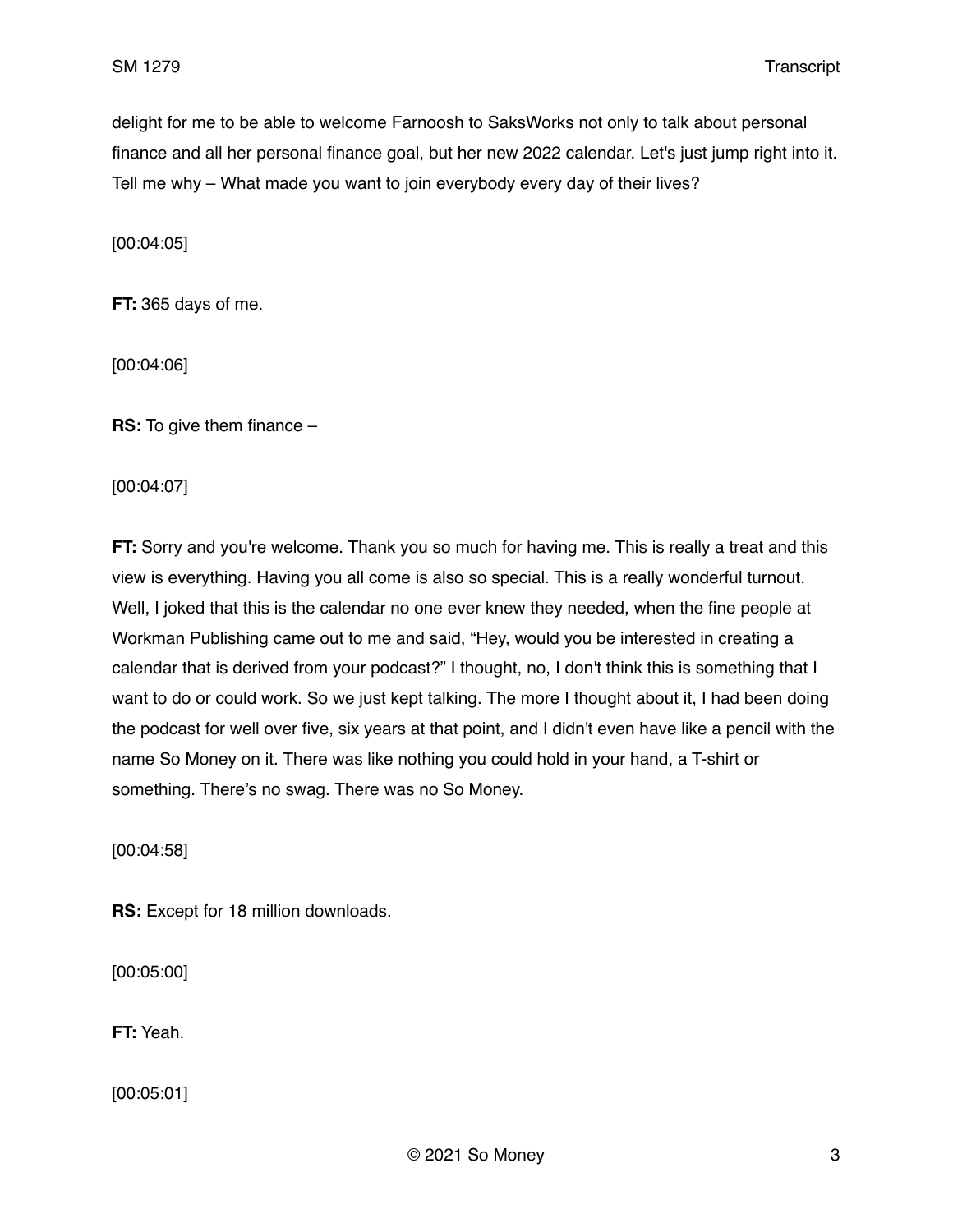# **RS:** And going.

# [00:05:02]

**FT:** It was in our hearts and in our minds and now finally something that you could hold and keep on your desktop or give us a gift and really celebrate the essence of the show and what it really stands for. Yeah, in a way, have me with you throughout the days and weeks and months. The show is three days a week, so that's plenty. But if you want more, you can put the calendar wherever you are. I tried to make sure that it wasn't anything too serious. It's a really fun addition to your desktop. It's colorful. It's got some of my favorite quotes and inspiration from the podcast. But, yeah, there are some days that are going to walk you through the IRA and the 529. But a lot of it is really a mindset thing and how to think about money in a way where you can do it and you can be all your wildest financial dreams.

# [00:05:55]

**RS:** I really – Before I knew Farnoosh at all, I just knew her because I listened to her podcast. I would often like when like you're doing laundry or something mundane, and you're just hearing these stories. I'm not really a financial wisdom person. I'm going to be asking the questions. I'm not going to be giving anybody any tips, except for maybe how not to do things. But I was so delighted when I actually met her, and then it was a life goal to be on her podcast. I finally was on her podcast earlier this year, and it was –

[00:06:26]

**FT:** And you had great advice. You really did.

[00:06:29]

**RS:** By the dip, right?

[00:06:30]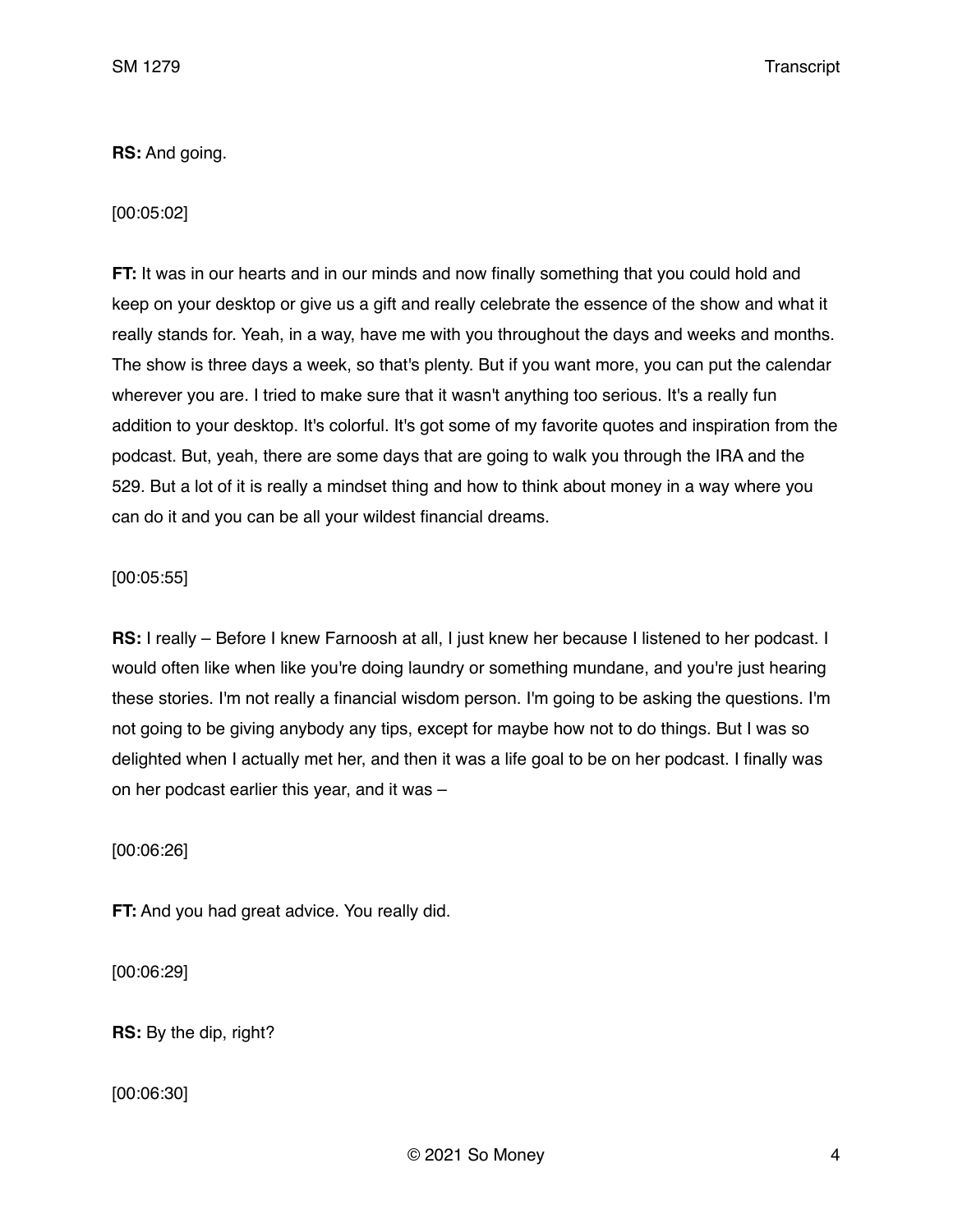**FT:** She's an early crypto enthusiast and participant, among other fantastic financial strategies that you share on the show. This is my thing. I feel like I wanted to do this show because I wanted to present the strategies and experiences of everyday people around money. We are all financial experts by virtue of walking the earth and spending and consuming and thinking about money. I mean, we all have experiences to share. Maybe we're not all PhDs in finance, and we're not all accountants. Look at me. I didn't start out – I have a degree in finance from Penn State, which means I took like four classes on money. But what really made me an expert was talking to other people about money and mostly everyday people, right? What brings financial stories to life is showcasing the experiences, the good and the bad of everyday people. That's how it is relatable and sticks. So I was happy to have you on the show and you're the perfect guest. It's really these are the guests that I love to have or sort of the unexpected experts when it comes to money. Not the usual suspects.

## [00:07:36]

**RS:** I am not a usual suspect. I actually feel, though, that there's  $-$  I am very lucky to be sitting here now but I founded a company with a friend. For 10 years we bootstrapped it. It was not always anybody's idea of a financial windfall, but we loved it. I was a freelance writer before that and I did all of that after deciding I didn't want to be a lawyer anymore, so I experienced – This is very different levels of financial wellness, and I do think that there's a degree of expertise that comes from not having very much money at all. You experience a whole different side of the financial system. Good times, anyhow, especially after this past year.

But I would love to get to some of the tips in the calendar, which by the way, in addition to helping you with your personal finance, also will let you know whether or not it's Wednesday, which I think is useful.

[00:08:30]

**FT:** Let's not overlook that fact because –

[00:08:32]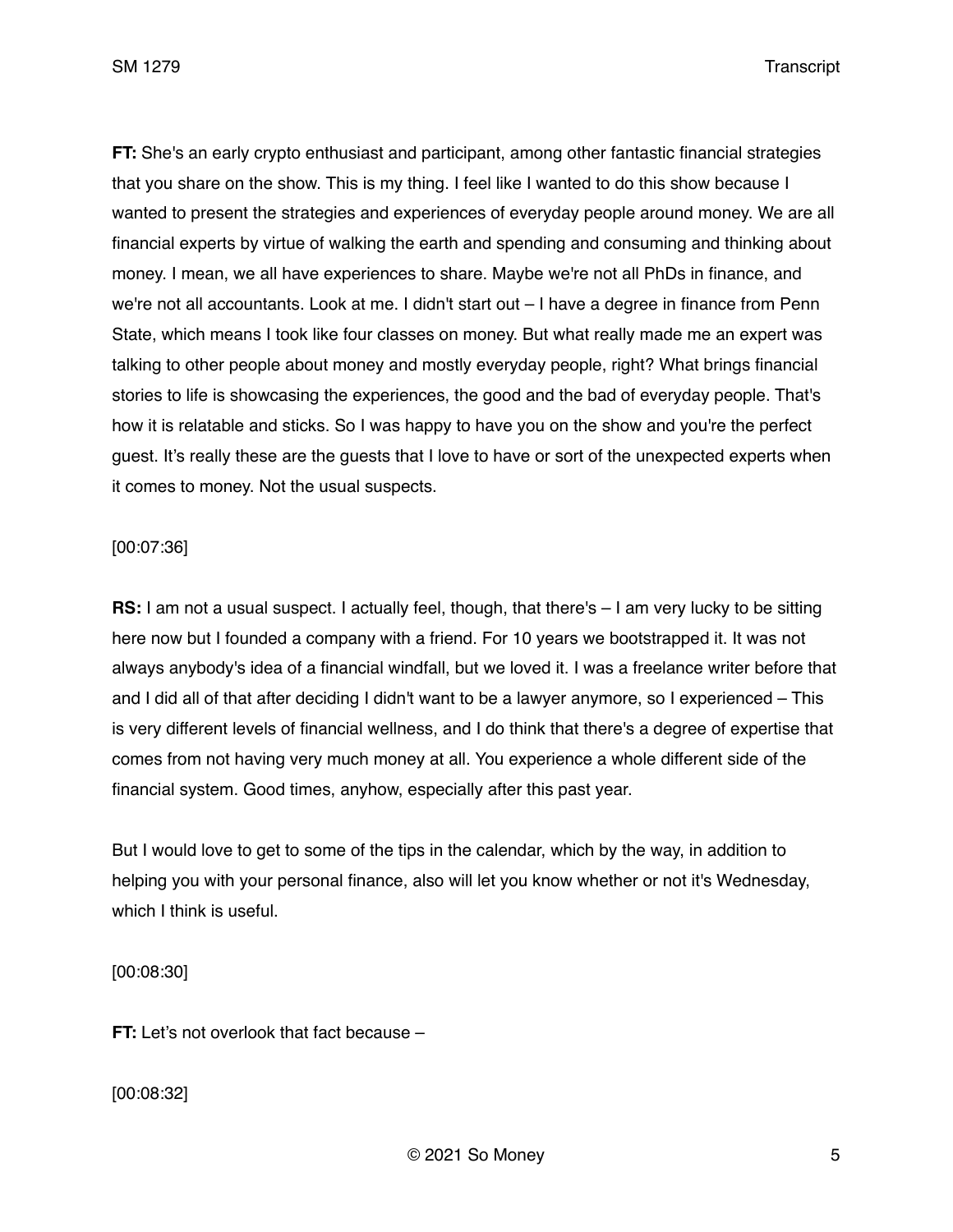**RS:** We are coming out of a time when I –

[00:08:35]

**FT:** What is time?

[00:08:35]

**RS:** I don't know about you but like I genuinely would be like, "What day is it? I have no idea." Today's Friday. Okay, great.

[00:08:40]

**FT:** It's November already.

[00:08:41]

**RS:** Right, exactly. So I bookmarked some of these. Let's just see. Okay, I loved this one. Wednesday, June 15th, 2022. Do the hustle. Doo, doo, doo, doo, doo, doo, doo, doo, doo, doo. Okay, I can't not do that. I'm not built that way. When you're young, a side hustle can fill your budget gaps. Depending on your skill set, you can find a market. Tutor.com is a great place to find teaching gigs. Upwork can be useful for graphic designers and other techies. TaskRabbit can be a good resource for those with car and spare weekends.

[00:09:07]

**FT:** I don't know. The word hustle sometimes irks me, this culture of hustle. But quite literally, in that paragraph, it's really all about optimizing your time for your financial goals. If one of your financial goals is to make more money, there are resources now more than ever to be able to do that on our own time and in our own way. So whether that's you speak Spanish or you love algebra, you can go on tutor.com and start teaching virtually. Then I know you have a friend who is enjoying TaskRabbit and making some extra income that way. So it's one of those things that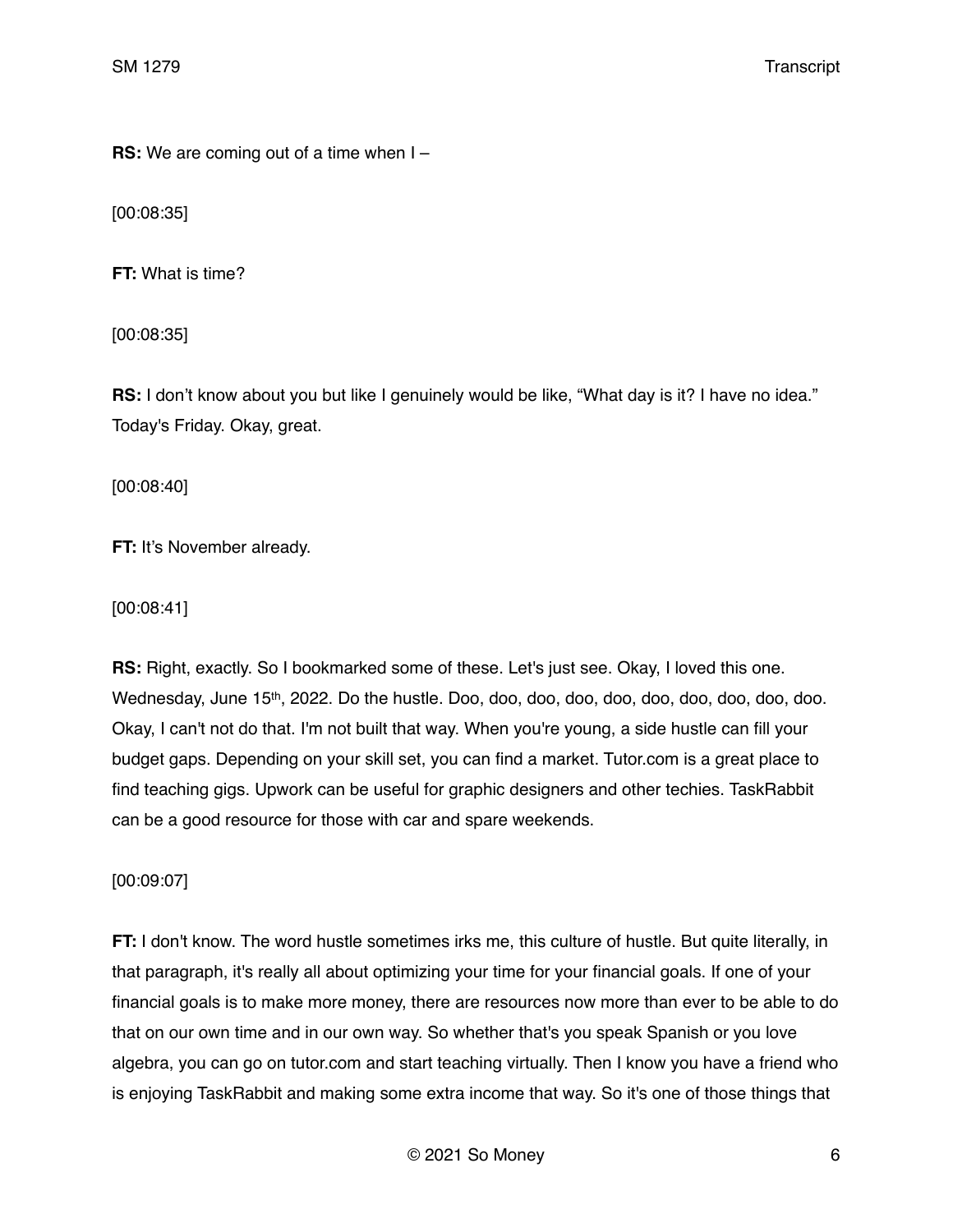is a good reminder to know that you have options, if that is something that is important to you to sort of make money.

When I was in my 20s, I had a lot of side hustles because making \$18 an hour before taxes in my 20s in New York wasn't quite cutting it, and I would babysit. This was before the Internet really became what it is today. We didn't have these websites to tap into to make money, so I would pet-sit. I don't like animals particularly, but this was like you got to do what you got to do. I bird-sat.

[00:10:15]

**RS:** What is bird-sitting?

[00:10:16]

**FT:** A professor at my school asked if I would bird-sit over the Fourth of July weekend.

[00:10:21]

**RS:** What kind of bird was this?

[00:10:22]

**FT:** It was a talking bird, one of those.

[00:10:24]

**RS:** Did you teach anything?

[00:10:26]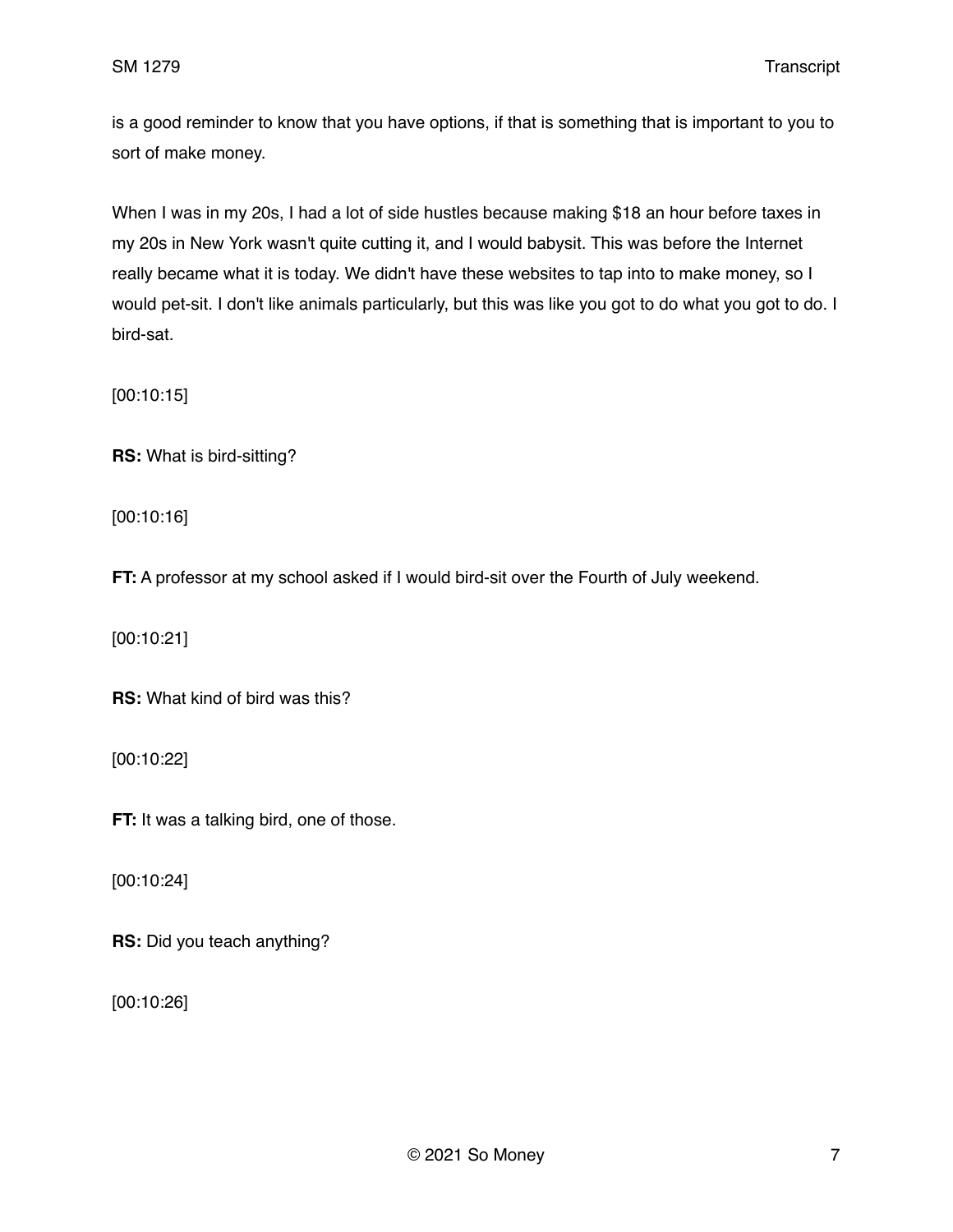**FT:** No. But it would dance. Like I would put on like Z100, and it would bob and sing. It was peculiar. The story really – So we're digressing here but she offered me – We never agreed on a price, but I was like – I mean, it's a whole weekend, long weekend.

[00:10:41]

**RS:** Farnoosh.

[00:10:44]

**FT:** She invited me over to her apartment when she got back to do a post mortem on the situation, like how it was. I think I may have to like water her plants too. So she sat me down and told me all about her vacation. She was my professor, so there's a bit of a power dynamic here. I didn't want to like immediately start with, "Okay. So you owe me \$75." I don't know if she just forgot, but she's like, "All right. Well, hope you have a good day," walking me to the door and hadn't paid me yet. I was like, "Okay, this is my moment." You always had to like – Don't ask for the money three days later. Or it's like when you start a job and you're like, "Can I get a raise," after we've already like signed the papers. No, you got to ask for the money. There's a window.

So I'm about to leave and I turn to her and I say, "So you had mentioned that you would pay about \$60 for the weekend. Is that still good?" She's like, "Oh, yeah, yeah. I'll write you a check." She just didn't remember.

[00:11:43]

**RS:** I hope the check was good.

[00:11:43]

**FT:** I had to squeeze it out of her and I felt – It was not cool because she put me in that spot. But I've had it since I was little. I have to tell you, I will get the money. I will get the money. You promised me the money. I did the work. Give me the money. So that was a –

© 2021 So Money 8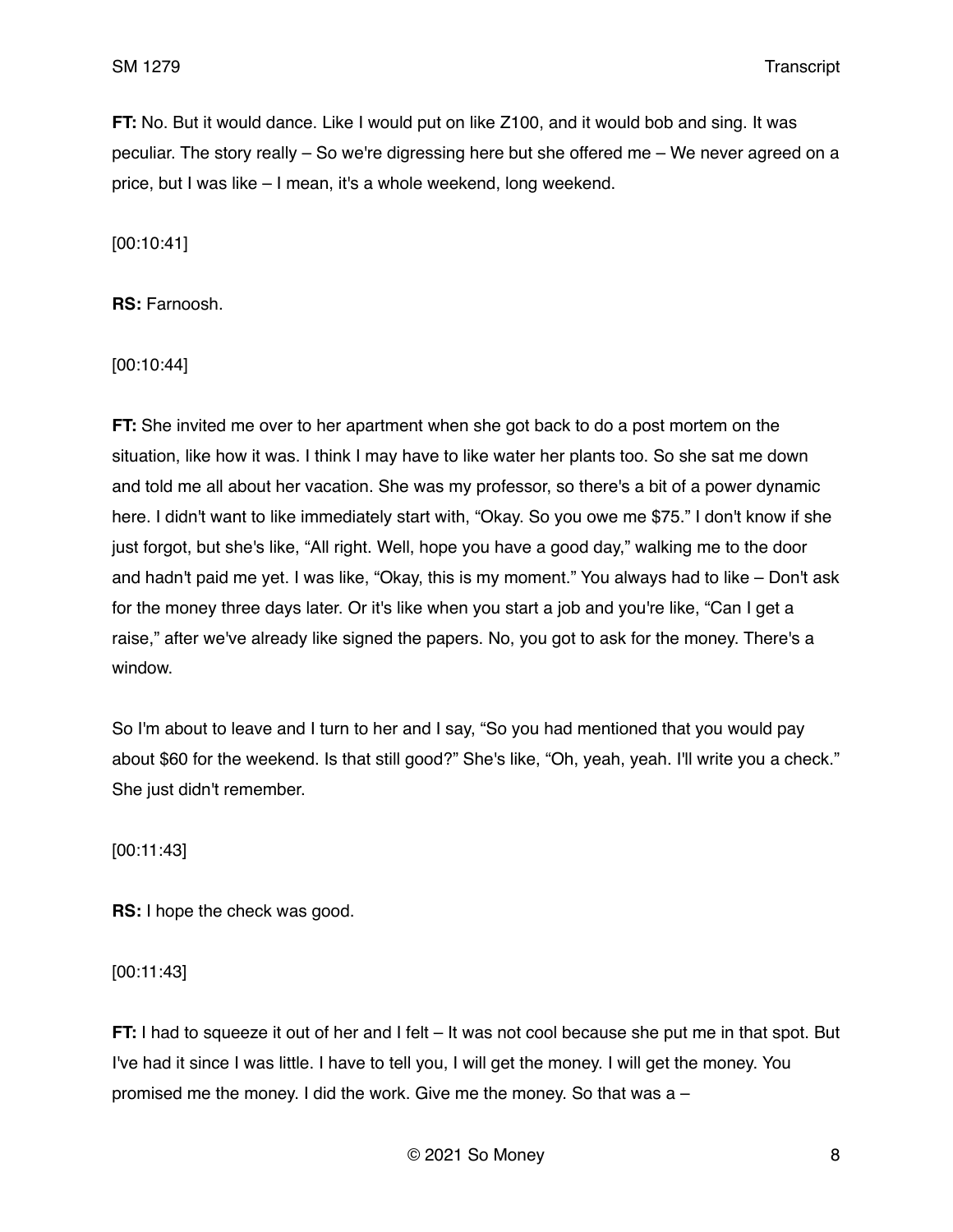[00:11:57]

**RS:** Yeah, that's a real nice bird you got there. **[inaudible 00:11:59]**.

[00:12:01]

**FT:** Do you know what I went through with this bird? Anyway, story didn't think you were going to get today but –

[00:12:06]

**RS:** This is what we get with Farnoosh.

[00:12:06]

**FT:** It's no coincidence I became who I am, right? An aggressive money person.

[00:12:10]

**RS:** I mean, I feel like that's a very nice seque into May 26<sup>th</sup>, 2022. Be financially curious.

[00:12:17]

**FT:** Yes. This is actually something that Annabelle Gurwitch taught me on my show recently. She is a famous comedian, actress, and author. Her latest book talks about her coming to terms with turning 50, I believe. She was always financially solvent and independent throughout her career, which is amazing to think about as a woman in Hollywood, who's not really like a red carpet actress. But like she hustled, right? She worked. She had like long standing gigs, was the breadwinner in her marriage.

But then later in life, as happens, gets divorced, gets cancer. All these sorts of things happen and then the pandemic and she – The book chronicles all this, almost like through this lens of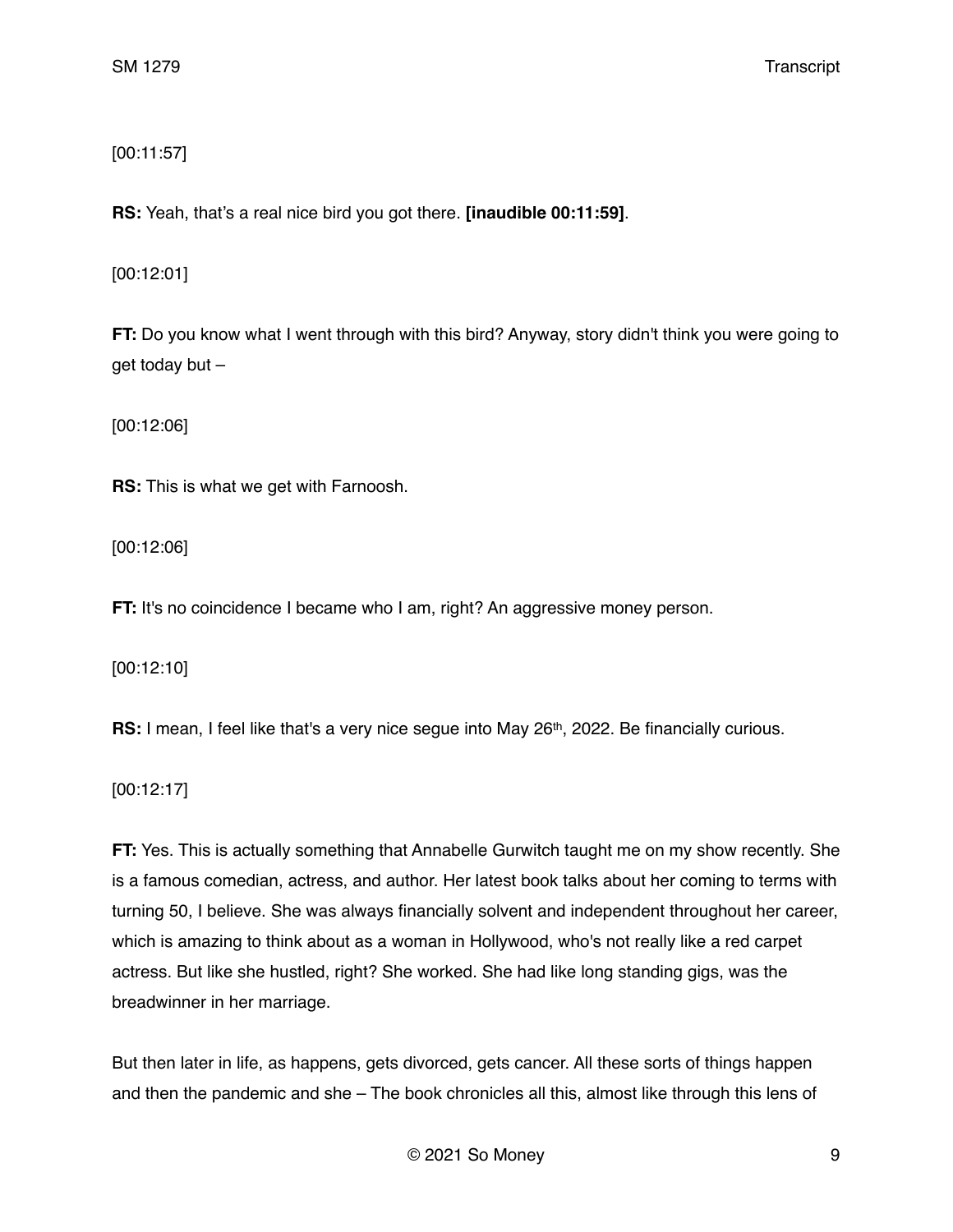humor, which I could not get over. During the episode, I just said how do you have this unrelenting optimism and positivity around really hard, tough things that you've gone through? She's like, "Well, this is what makes me survive. This is what allows me to like get up every morning. It's just sort of find the funny in all of this." But also, she said, "It helps to stay curious, right? Even at this stage in my life, you think you have all the answers, and then life throws you all these curveballs. You have to kind of learn again and pick up again. This curiosity keeps me humble."

It was just part of her way of, I guess, navigating all of these challenges. I just thought that was so inspirational. It's advice that can carry into your financial life but also in so many other realms of your life. That's really what I think, again, going back to the purpose of this and the show and like the underlying current, which is that, yeah, we're talking about money but we're really talking about life. We're talking about how we grew up, our biases. We're talking about our relationships and the lens through which we see the world. It all filters into money, and I think that's what keeps me going. Because if we were just talking about 401(k)s every day, I don't think I could do it. But this show and these conversations just constantly are opening up new topics.

## [00:14:15]

**RS:** I think also even the act of talking about money is about culture because we have all been a culture that we're not supposed to talk about money, that it is improper, that it's rude, that it's crass. All of which is engineered by people who have money to maybe have fewer questions about where that money goes and where it comes from and how they spend it and who gets hurt in that process. Just the act of talking about money is almost like a transgressive act, especially for communities that are typically not in those realms.

## [00:14:54]

**FT:** Right. It's not fluent. It's not a fluency, and that's the other cool part about having something tangible like this in your home, at work, is that it keeps it in the mix. It keeps money in the mix in your day, in your life. Sometimes, you just need that little something to give you that, whether it's an app or this or a book or a podcast. I think having a relationship with something that promotes good financial thoughts and behavior is why not.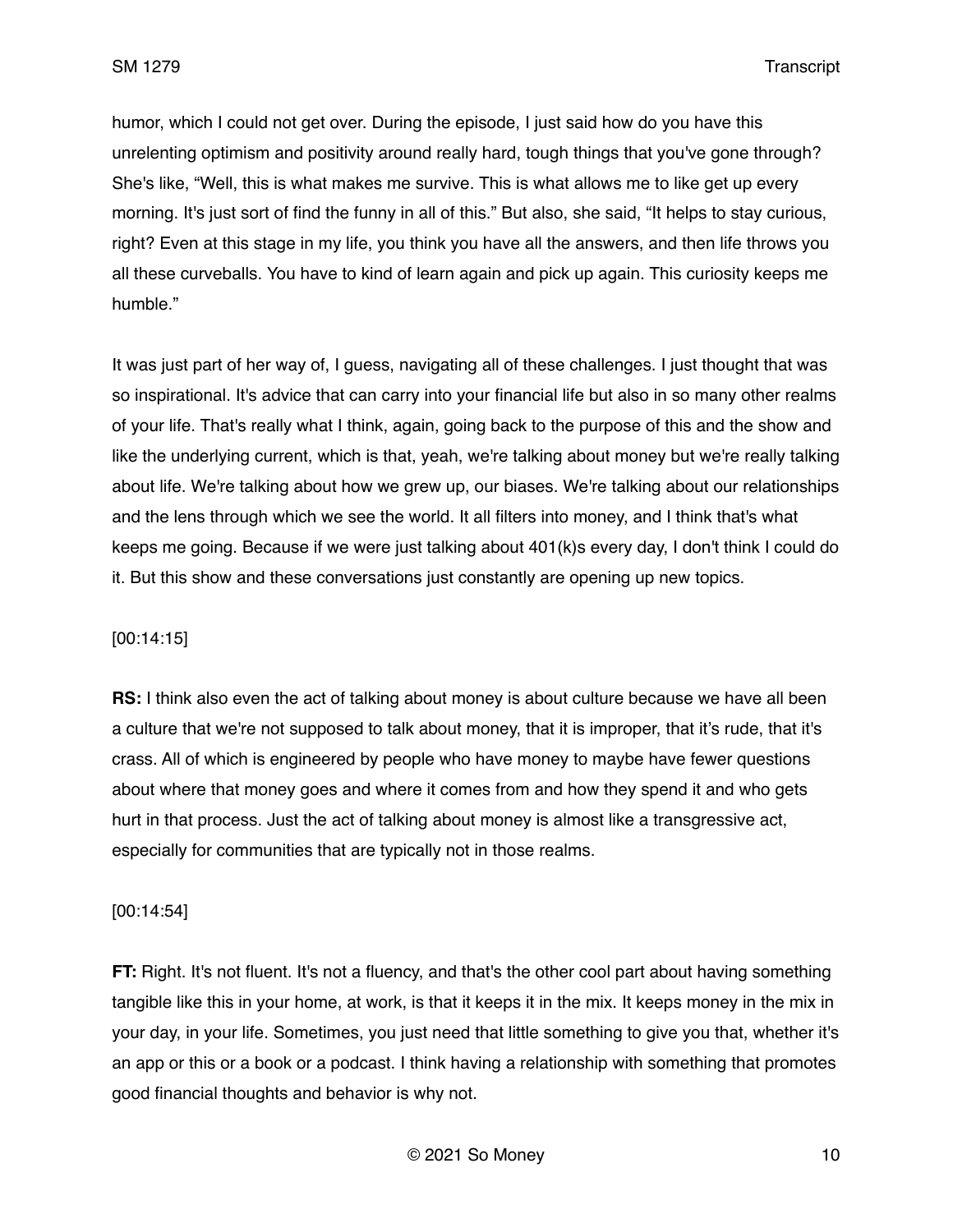[00:15:21]

**RS:** A visible reminder that this is okay to talk about.

[00:15:23]

**FT:** And it's important.

[00:15:24]

**RS:** Okay to think about, important to think about, and should always be a factor. Because, I mean, with the messages we get about like, "Oh, you should just be so glad." Particularly, so I worked – Prior to being at SaksWorks, I mentioned I had a company. It is called TheLi.st. It's a women's network. When myself and my co-founder, Glynis McNichl, when we started it 10, oh, my god, 11 years ago, we really like – There was so much pressure to make it a nonprofit because it was about uplifting women. It was about helping women. We were very point in saying it has to be a for-profit venture because women are always gently encouraged to just give away their advice, their labor, their help, their support, all of that. It's constantly an issue. So saying what I am doing provides value has value and should earn value.

#### [00:16:16]

**FT:** It's such a good point. You bring up a really, really big topic that often goes undiscussed. But, yeah, it's not blatant. But it is what is communicated so often to women, that you should just be happy to have the job, to make the money. Don't ask for the raise, stay quiet, turn your business into a nonprofit. It's true though. We are generous. Generally speaking, if you look at statistics, women on all income levels contribute more as a percentage of their income to charitable events and organizations more than men. There's the pay gap and all of that, and yet still women are more charitable. So I do say sometimes when women make more, the world becomes a better place. Not because I want women to give away their money. We're going to do it anyway. Don't tell us we have to do it. Like we'll want to do it. Don't make this a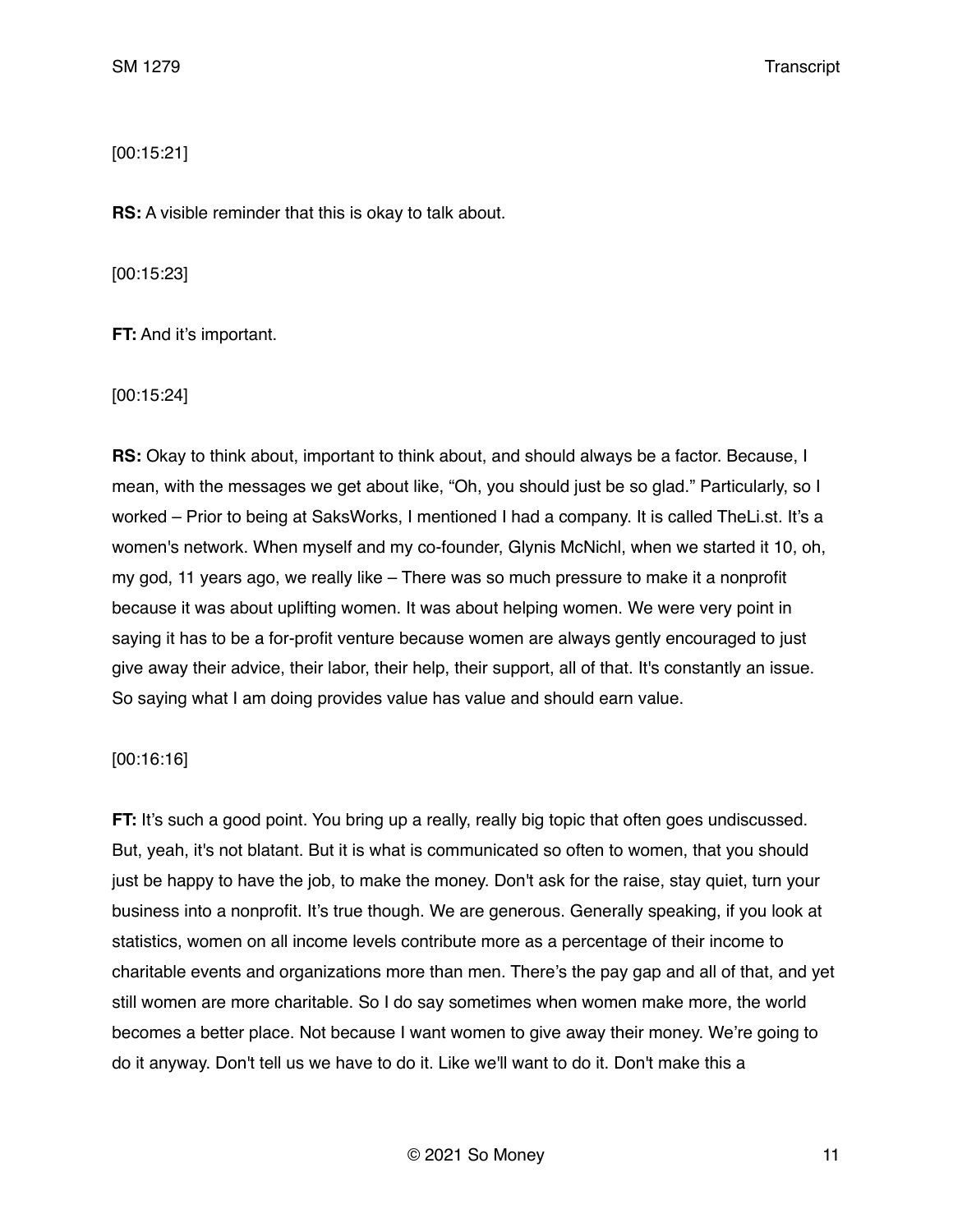requirement. Like it's going to happen, relax. Everyone's going to benefit. But, yeah, to make it sort of this expectation is wrong.

[00:17:13]

**RS:** So it's just good to examine the expectations and your natural inclinations and especially on money. What feels uncomfortable? The first – If you feel uncomfortable around money, it's useful to just have a moment and stop and think about why am I uncomfortable about this and what am I not talking about. Frankly, when you're not talking about money –

[00:17:34]

**FT:** That says something.

[00:17:35]

**RS:** Yeah. But in relationships and families, I don't know. I'm on a big watch of succession. I feel like that family is like a little messed up about money. Am I wrong?

[00:17:47]

**FT:** Yeah, and it's part and parcel to a lot of messed-upness . It's attached to a lot of dysfunction I think in the family. But, yeah, I'm fascinated with how the wealthy think about money. My parents and I, growing up, we were not very wealthy. But as immigrants, we climb the ladder over the years. My parents were very American Dream-focused. But there was this family that was just so wealthy, and we would hang out with them sometimes. My mother would come home, and she'd say, "They don't know how to spend their money. If I was that rich, I know exactly what to do with my money."

It was just interesting because I don't think my mother was right or wrong. I just think it's an interesting thing. You criticize how other people spend and save, and you think that once you become wealthy, you're going to do all the right things and do things differently. I don't think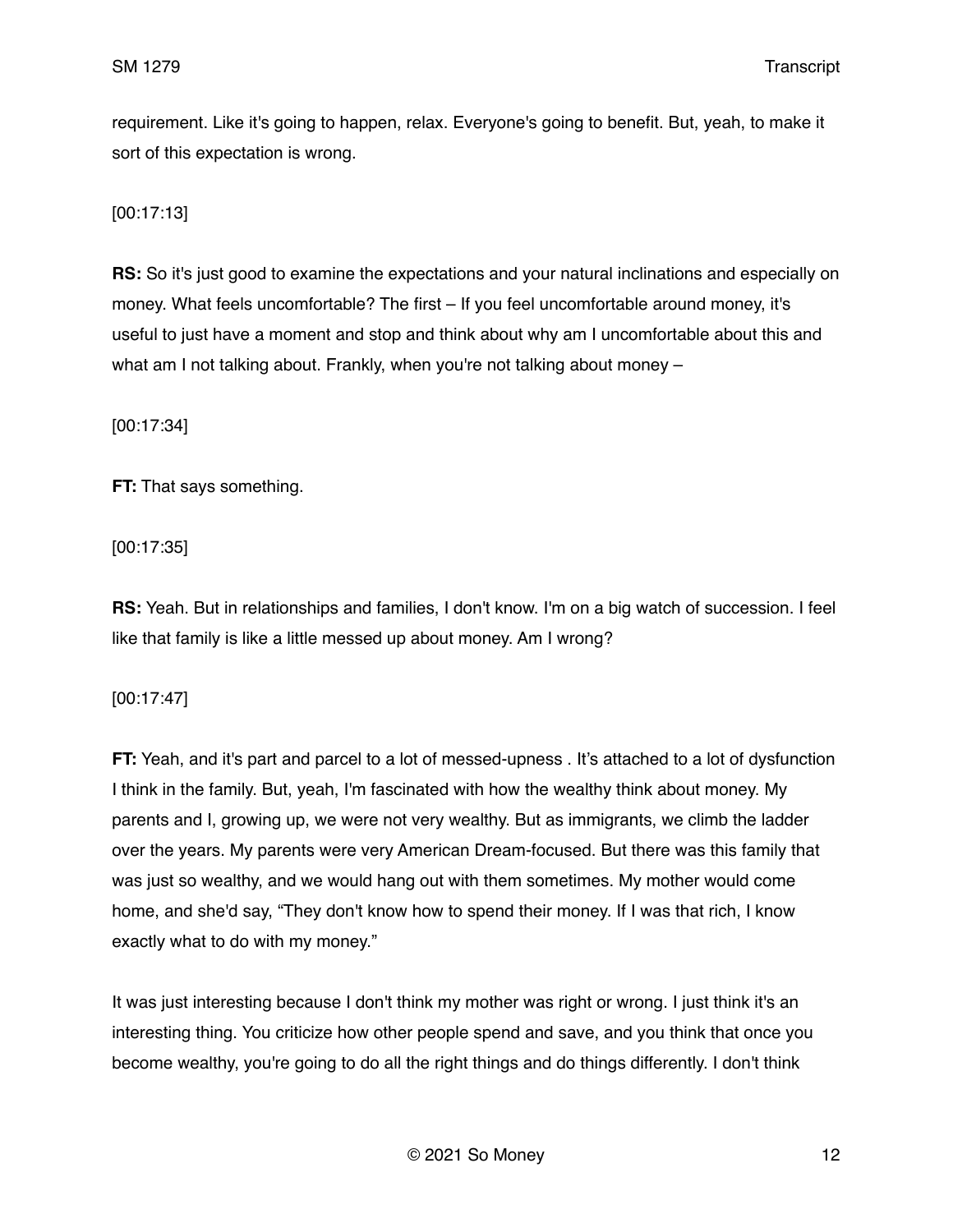money changes you. I know this is based on controversial. I don't think money changes you. I think sometimes it makes you just more of who you are.

[00:18:44]

**RS:** I would just like to experiment with that at some point.

[00:18:47]

**FT:** Okay, yeah. I think we should all be able to experiment with that. But what do you think? I mean, I just feel like money amplifies your best and worst quality sometimes. If you're already a generous person, more money may make you more generous. You can be greedy and not be rich, right? You can be greedy with your energy and a lot of other resources. Then you make money, and that could also be the next way that you're exhibiting greed or selfishness. It's fascinating. I'm still working on the thesis, but this is kind of what I'm hearing and seeing.

[00:19:20]

**RS:** Well, I mean, I think it's a lot easier to be your best self when you don't have that stress over you.

[00:19:25]

**FT:** Absolutely.

[00:19:26]

**RS:** Right? Like when you're not monitoring your credit going up and down with your ability to pay your interest on that credit card or just going from paycheck to paycheck, or something unexpected hits you, and you're like, "Ah, I was not expecting that." I mean, I speak from experience, if I may. To have like still paying off credit card debt from family court litigation. That can get very expensive. I am a single mom. I have a daughter. She has a father in another country. We had to work things out. That can be expensive, working things. So it's a lot easier to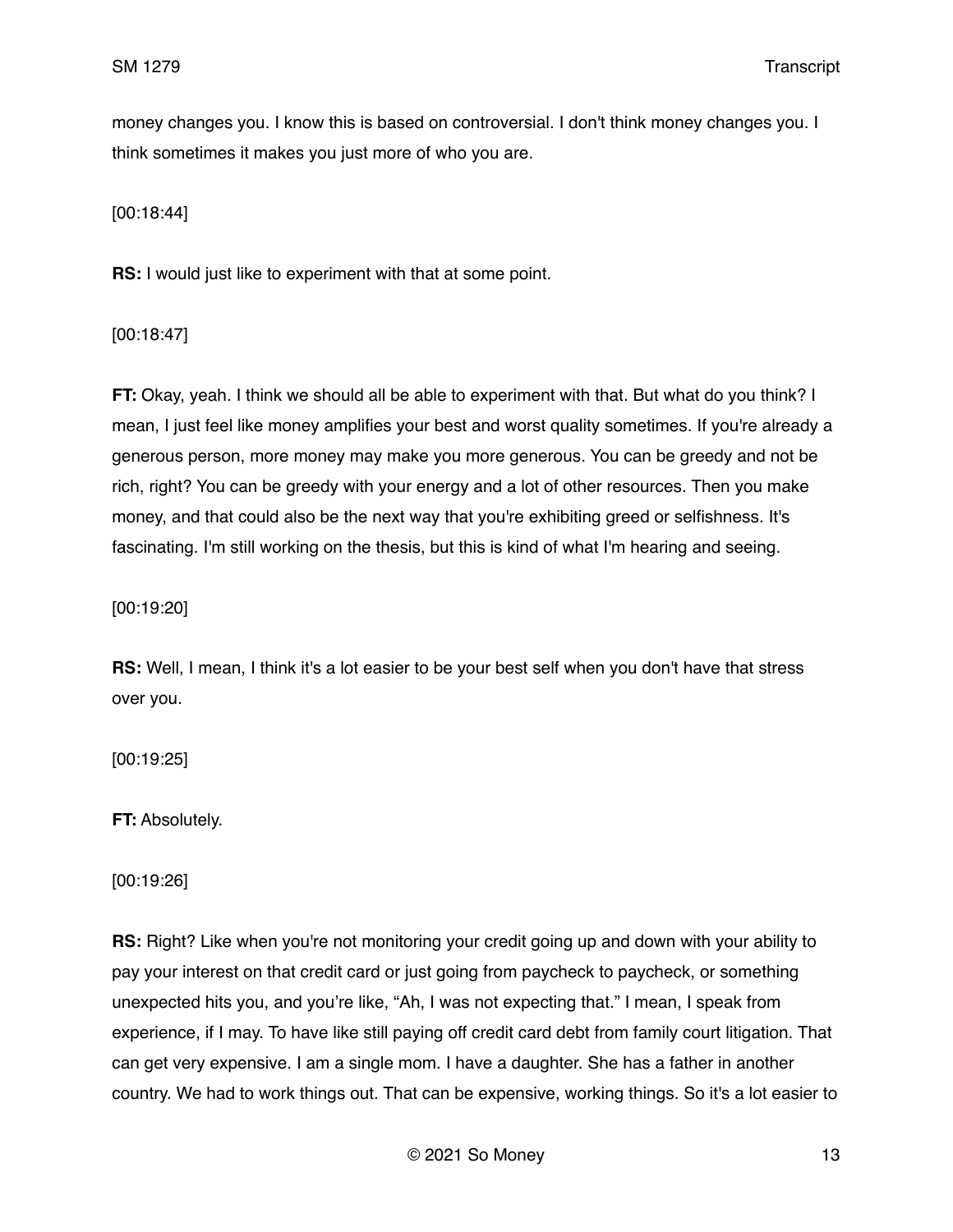be your best self when you don't have these issues nipping at you. So, yes, I wish not only for myself to have the opportunity to **[inaudible 00:20:10]** but really for anybody. AOC is Alexandria Ocasio-Cortez. One of the reasons I'm such a big fan of hers is because she speaks truth to financial power.

## [00:20:21]

**FT:** Yeah. I want to be careful, though, in that we tend to have in our culture this quick demonization of wealthy people. I definitely agree that if you're wealthier, you should pay more taxes. But a lot of us grow up with this mindset that being rich is bad, or the people who are rich are not nice. You think about like what you see on TV, right? It's always like the mean oilman imposing his power on the little people. We were watching Muppets the other night with my kids, right? That's like exactly the characterization of the wealthy mean man.

# [00:20:54]

**RS:** We did Newsies. It was a musical theater class. I was kind of like, "Great, you're going to learn about unions."

## [00:20:59]

**FT:** Right. But, yeah, and so all these experiences, I think, filter into this mindset that we grew up with that there is a toxicity with wealth. Therefore, I should achieve that or that's not who I am. I think that's a really unfortunate kind of mentality because we've talked about it up until now that like when you have money, you can do a lot of good with it. You can make your life better and your community better. You can make change and make impact. I want those stories more to be the ones that we share because they're true. I think there's the other side is true as well. But I think we will need to grow up with a more holistic idea of what money can mean as a resource, as a tool.

# [00:21:41]

**RS:** I mean, I feel like this is a decent segue into Barbara Corcoran.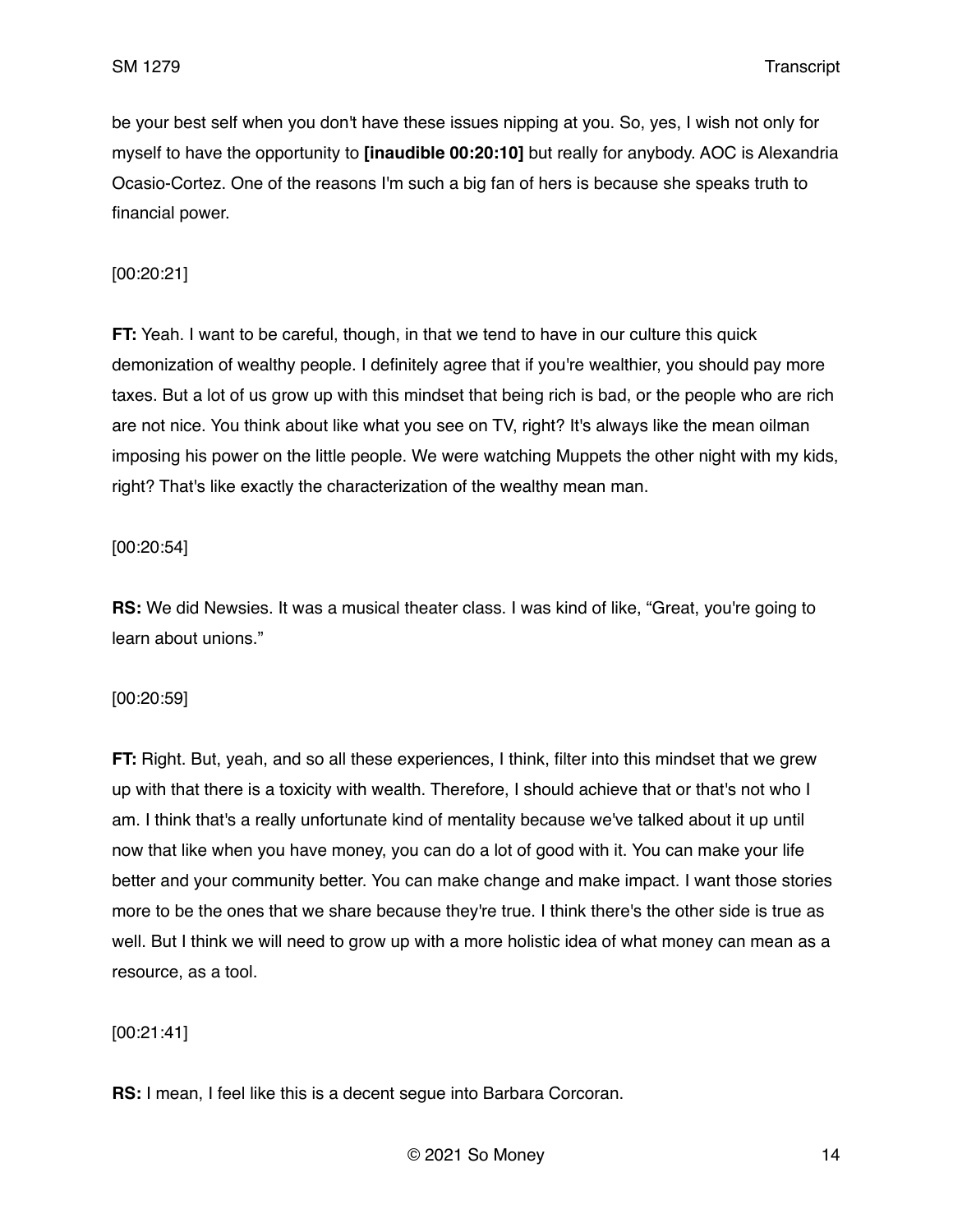# [00:21:45]

**FT:** Yeah. She was just the first in the calendar. I should send her one of these books.

[00:21:51]

**RS:** Barbara, come to SaksWorks. We'd love to have you.

[00:21:53]

**FT:** She probably would.

[00:21:55]

**RS:** Okay, then I guess –

[00:21:56]

**FT:** We'll work on that.

[00:21:57]

**RS:** I'll have –

[00:21:58]

**FT:** She's very generous with her time and her advice. She, throughout my career, has been – She's shown up in different ways. She probably doesn't even know how helpful she has been to me but she has come on the show. For those of you who are not familiar with her past, Barbara Corcoran, obviously, founded Corcoran Real Estate, sold it for \$66 million. It's now like on Shark Tank, and I think it was in her 50s or – She didn't get the job on Shark Tank and then really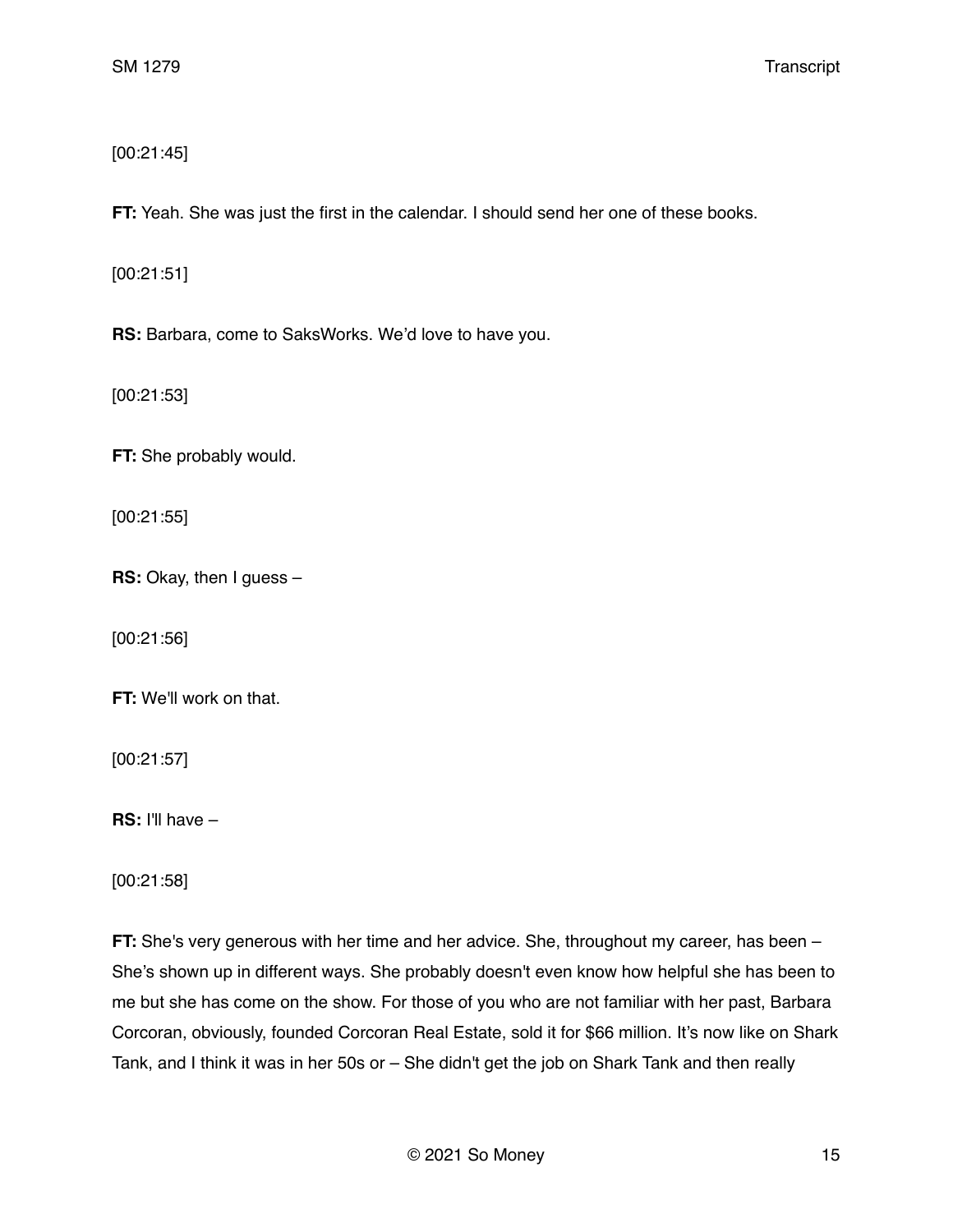advocated for herself, wrote to executive producer, and was like, "You have to hire me. This is why." It was like this like last ditch effort email, and she got the job.

But I think the quote there is really about embracing the unknown. Here's the quote. So Barbara Corcoran has built a multibillion dollar business. She's on Shark Tank, and she's written many books, and she has a podcast. What drives her to accomplish it all, she says, "I don't want to die and think, 'Oh, I wish I shoulda, coulda.' I'm too greedy. I just want to experience it all and see where it all goes. It doesn't have to succeed. I just have to get there and see what it's all about." I thought that was a really great quote to open the whole calendar with. She says greedy, but I would argue she's just really extremely curious and driven and wants to take life by the you know what. She has had a horse horns.

Of course, she's had privileges along the way, but no one told her to start a business. No one told her to turn it into a multimillion dollar business. She said she didn't even like real estate. Did you hear about this? She's like, "I don't even really like – I just wanted to make something interesting and grow it and have a team and just remarkable." I think you told me this. Oh, my gosh. Terri Trespicio, everybody. To my love, she's got a great book coming out called *Unfollow Your Passion*, and that was it. We talked about that on my podcast that you don't need to be passionate about something in order for it to be fruitful. You just have to sort of do what you are good at sometimes.

## [00:23:59]

**RS:** Really that's covering the spectrum of financial advice right? Because it's the lofty stuff, which is be curious, try things, try new businesses, figure out what you're going to  $-$ 

[00:24:10]

**FT:** Make mistakes.

[00:24:11]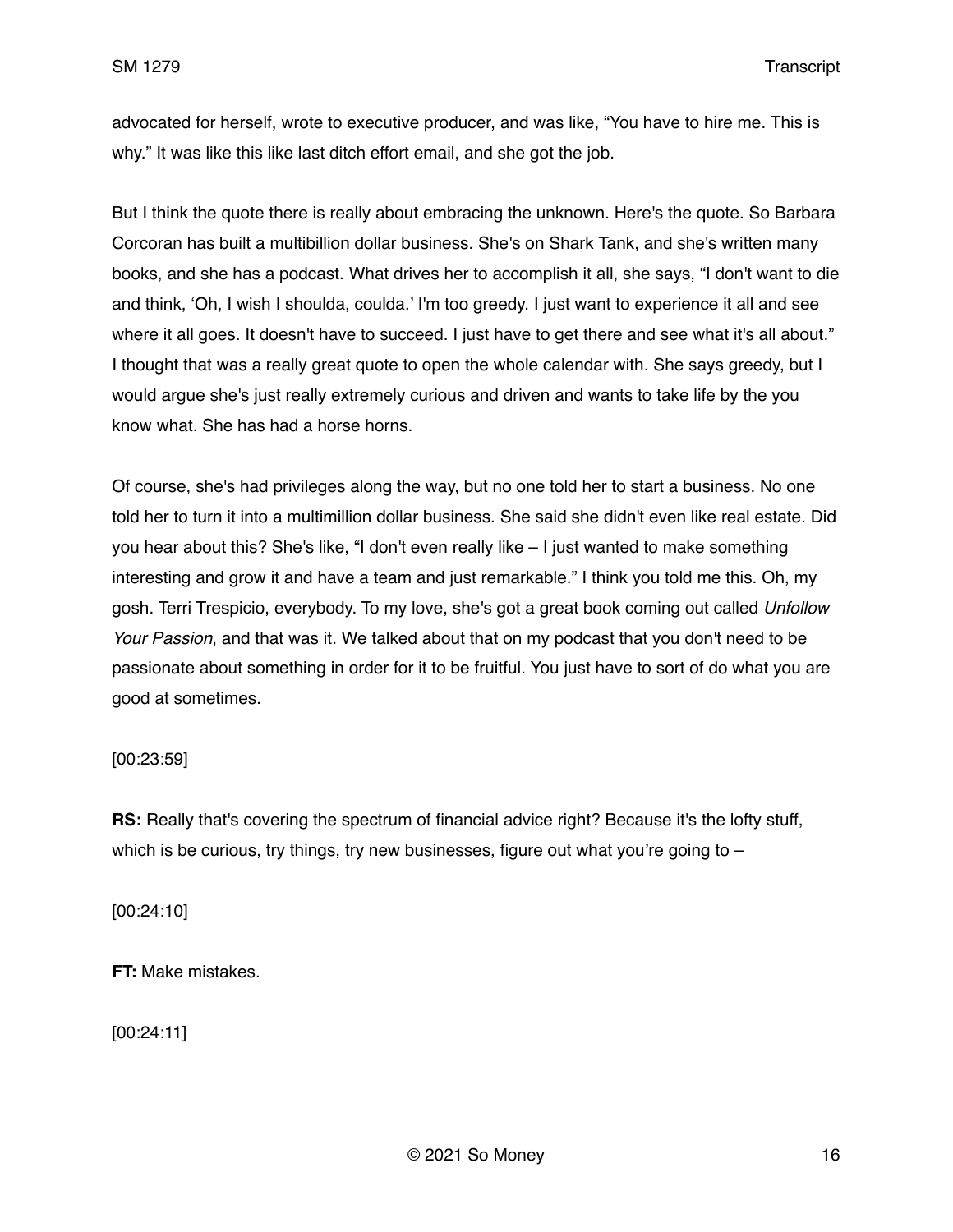**RS:** Make mistakes. But at the same time, I couldn't help but notice on your birthday, right? So I looked and I asked Farnoosh **[inaudible 00:24:18]** on her birthday. It's like a very Farnoosh piece of advice. It's diversify your accounts. When you're saving for retirement, make – That seems a lot.

[00:24:30]

**FT:** It's important advice. It's an eclectic bunch of pages there.

[00:24:32]

**RS:** But it's useful. This is the thing, right? You'd like traditional IRAs, 401(k)s. These are things where it's important to have. The very next page, defer gratification. So on one hand, it's like embrace the unknown. On the other hand, it's defer gratification. This is the thing. You are the personal finance expert. You have heard all these stories, like when are we supposed to defer gratification and when are we supposed to invest in ourselves, live our best life. Like how do we do it, in summary.

[00:25:01]

**FT:** Yeah. You can do both at the same time. You can have different goals that are today, five months from now, six years from now. I think it's always good to have something that you're looking forward to. Of course, we can't plan, and life happens. But it does help to feel like you're moving towards a flag, that you're moving towards a sunset and when you start to plan for that, like college savings. My kids are seven and five, and I have college accounts saved for them. I don't know if they're going to go to college. I hope maybe they'll consider it.

[00:25:31]

**RS:** Maybe college won't even exist.

[00:25:32]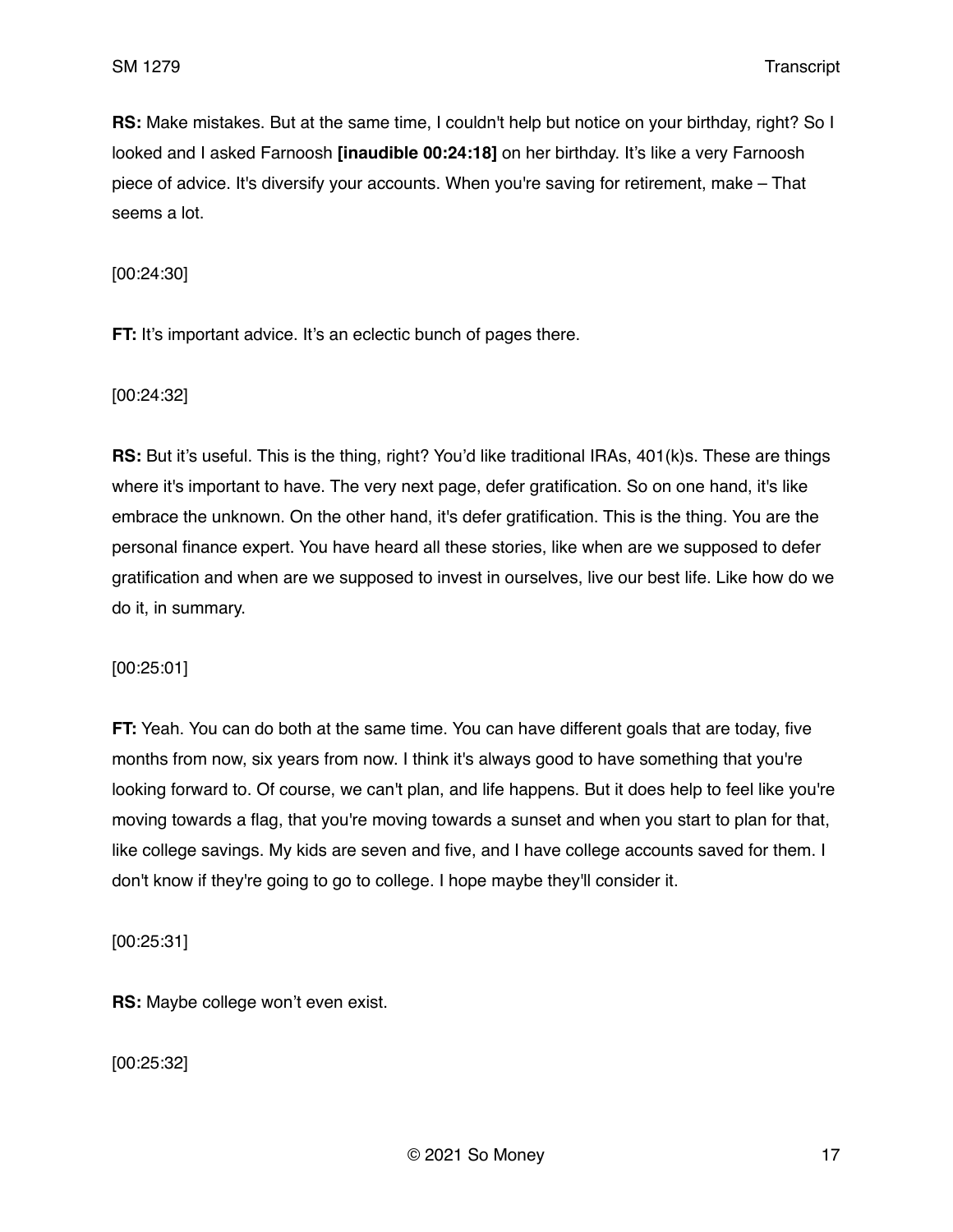**FT:** Maybe not. Maybe it won't even be a choice. But I'm going to just do the work, and I'm going to open up the accounts, and we'll take it day by day. But I do check the accounts from time to time, and it's really fun to see the money growing over the years. It's just an automatic contribution. You kind of forget about it. But then one day, you open up the account, you're like, "Wow, that's like half of college is already saved for if he was to go tomorrow," which probably means I have another 10x that. That's like 15 years from now, but that is a way that I am like  $-$ It'll be very gratifying when he goes and furthers his education someday somewhere and to know that little by little we were able to make that happen for him and have him graduate debtfree, which is something that my parents helped me do, and it is a legacy that I'd like to continue.

[00:26:22]

**RS:** That's amazing and I think also speaks to a financial virtue that we haven't discussed yet, which is patience, which is I'm working on it.

[00:26:29]

**FT:** It is a virtue.

[00:26:30]

**RS:** Yeah. The only reason on the previous podcast when I talked to Farnoosh, I said the only reason that I had bitcoin was that I bought it on a friend's advice. I bought one in 2014 and I just forgot about it. That's the best way to invest in crypto because then I remembered and then I started getting into it in January. Now, I like look every day.

[00:26:52]

**FT:** Is anyone else here into crypto or has invested? Yes, good. Great. I mean, I have to admit. It fascinates me. I've done a series of it on my show.

[00:27:02]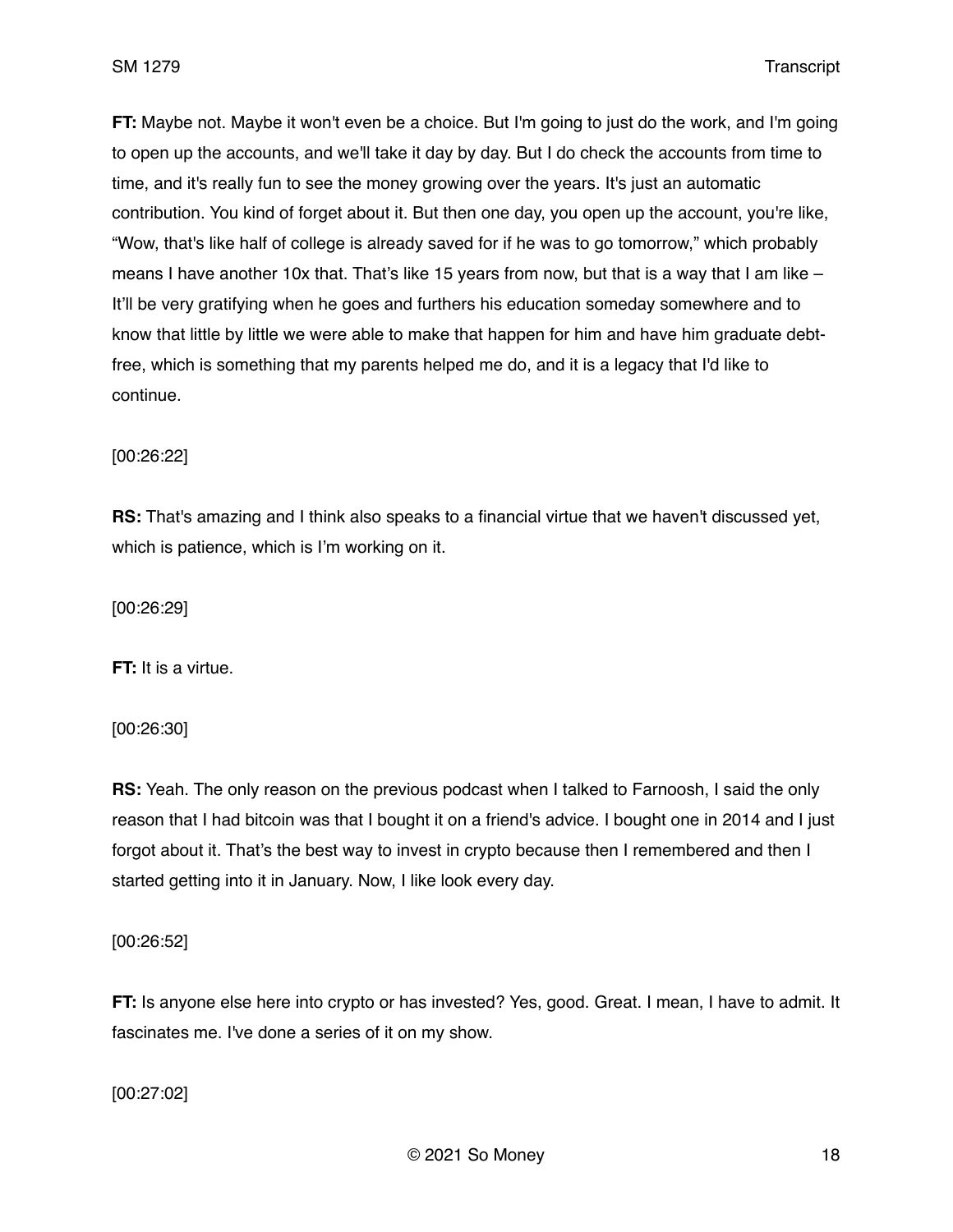#### **RS:** I listened.

#### [00:27:02]

**FT:** This is my thing. I think it's an alternative investment. I think that's fair to say. It's not like falling the S&P 500. Increasingly, it's becoming – We're learning more about it. I don't think it's going away. I don't think all of the different currencies are going to be here forever. I think bitcoin's going to endure, but the blockchain is really fascinating. I think the technology that it provides is very versatile and can be really meaningful for different businesses. It's one of those things where you have to be really passionate about it. If you love reading articles about cryptocurrency and you find you're like, "30 minutes has gone by. Four hours has gone by. I've gone down this rabbit hole," like, okay, maybe like put some money in there, but only after you've done the good work of saving, paying off your debt, putting money in your 401(k). If there's an extra, and this is like something you want to roll the dice on, go for it.

I prefer to invest in things like art. I don't really know what's going to appreciate. But in the meantime, I can enjoy it because it's in my house. It may not be something that I want to sell but I can give to the next generation or gift to somebody. That brings me a lot of pleasure. It's not something that I am holding my breath against that this is going to help me retire. But I think it's got a lot of use cases. I have moved away from the mentality that it's just a fad. That was definitely how I felt maybe a year ago like, "Oh, good luck with that." But I think if you're really interested into it and serious and will do the research, good for you. Invest in that, and I hope the best for you. Maybe I will invest in it one day.

I did buy an index fund that follows companies that are investing in blockchain technology, companies that we already know are tried and true. PayPals and those kinds of companies. It's relatively expensive because it has to be actively managed at this point. But I've just put a little money in it, and immediately it lost value. Great. But it's how I have found a way to feel good about it. It's like I want to follow an index and I like blockchain. I don't know about these cryptocurrencies, but the blockchain seems really valid to me. So I was able to find that kind of investment that aligned all of those things, and we'll see. Maybe it'll buy me a car one day. I have no idea.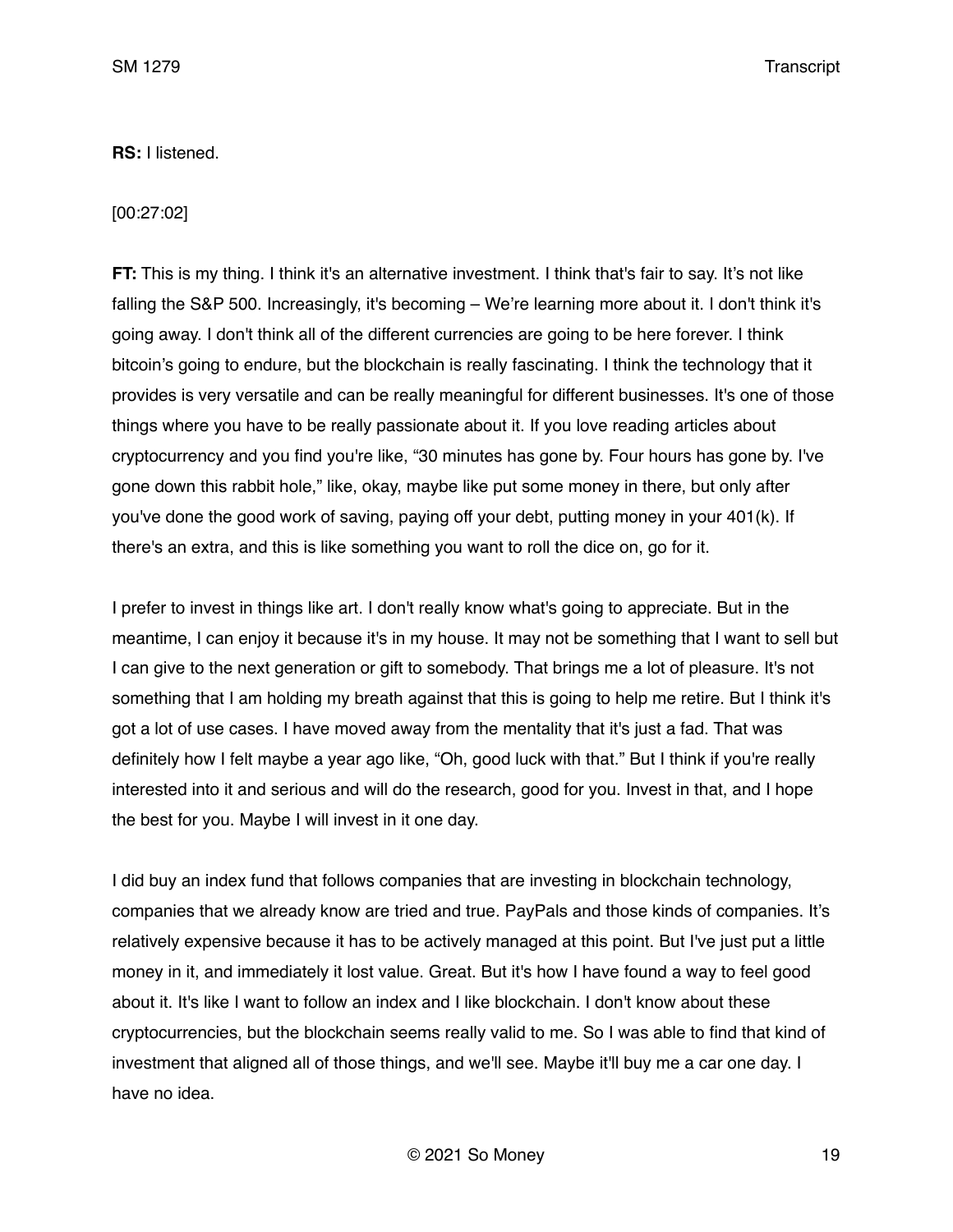[00:29:17]

**RS:** Well, I just love hearing you talk about it. It helps.

[00:29:19]

**FT:** It's a good story, nevertheless.

[00:29:21]

**RS:** No. I mean, cryptos can be a good story. It can also be maybe not a good story, depending on when you bought, sold.

[00:29:26]

**FT:** Depending on the day. I mean, that's like any new investment class though. It just doesn't have a lot of track record. It's still – I don't want to say it's in its infancy, but it's relative to like other traditional asset classes. It's super new.

[00:29:39]

**RS:** But it feels so interesting to hear you talk about Pay Pal as being tried and true. Because I remember when PayPal came out, and people are like, "Wow, that's crazy. I'd never do that." Now, it's tried and true. Then most tried and true. So time passes and the narratives get –

[00:29:57]

**FT:** The reason those companies are tried and true partly is because of adoption, right? We got to a point where we gave in. We're like, "Okay, you want me to transact with my phone, online. How does this work?" Slowly but surely, that became the norm. Eventually, that will happen with crypto where I think part of the hang up right now is that for most of the world, you have to really stop and learn. It is not easy to like really understand it. It's very abstract.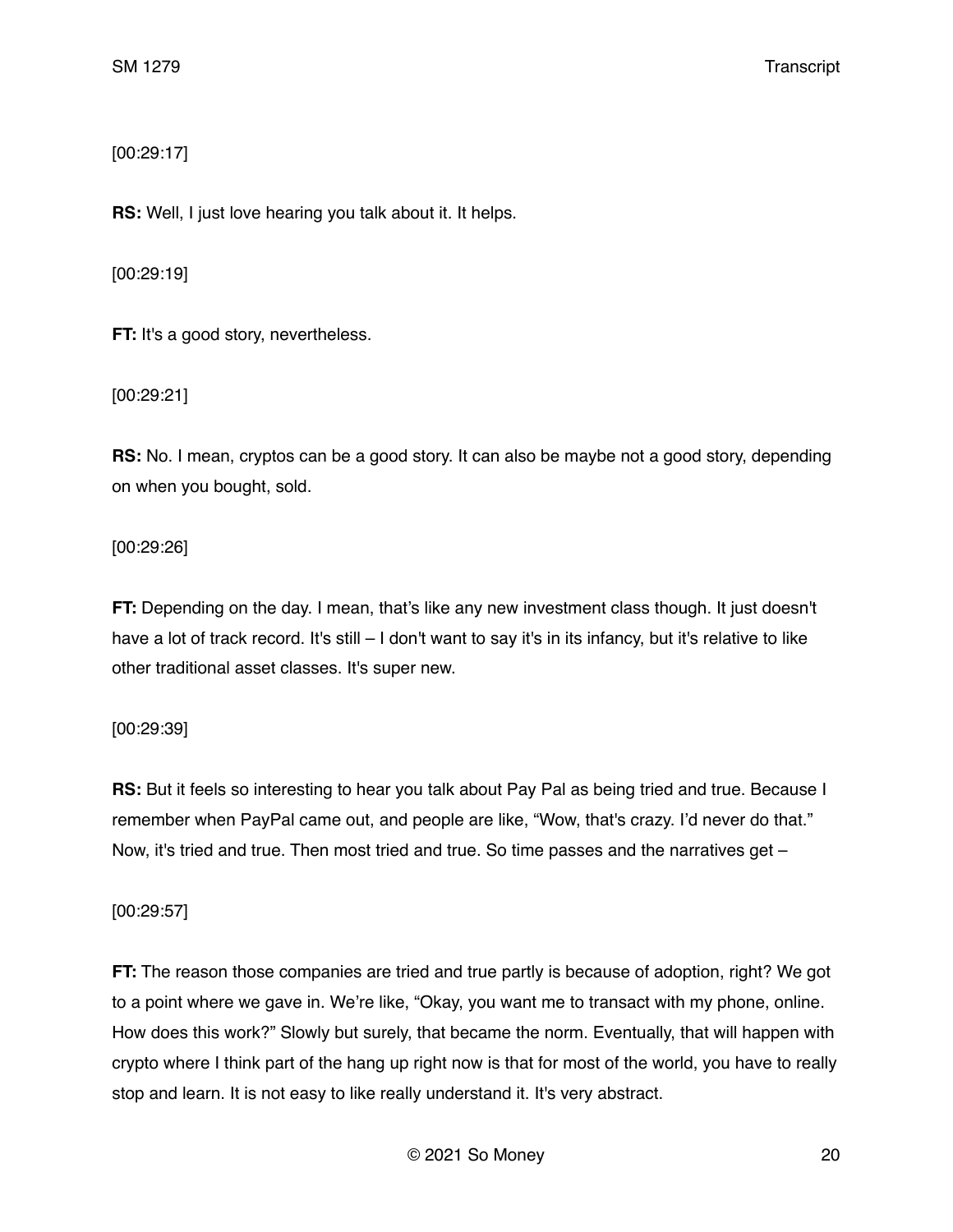[00:30:26]

**RS:** I don't understand it. I just buy it.

[00:30:30]

**FT:** I mean, there's that strategy too. Listen to the podcast. I've had some really good guests on it. They've talked about it.

[00:30:35]

**RS:** It was great. I listened to it while I was cleaning out my closet. Yup. See, I love Farnoosh in my home.

[00:30:42]

**FT:** Multipurpose.

[00:30:42]

**RS:** That's right.

[00:30:43]

**FT:** There's a – I have a book coming out in 2023 about my life and how I became the weird lady that I am. There's a chapter called Love Me Some Windex. I know that it's not allowed to say as a woman that you like to clean because then that's like the patriarchy. But I really like to clean, like I love cleaning. It gives me such a sense of accomplishment and calm and a lot of like sorting out that goes on in my head when I'm folding and cleaning. I don't know. I mean, I've been doing it since I was four years old. My mother taught me how to load a dishwasher, which is in and of itself a crazy story, and like the motivation behind that was not as pure. But for me, it has helped me during really difficult times in my life when I take my mind off of something, and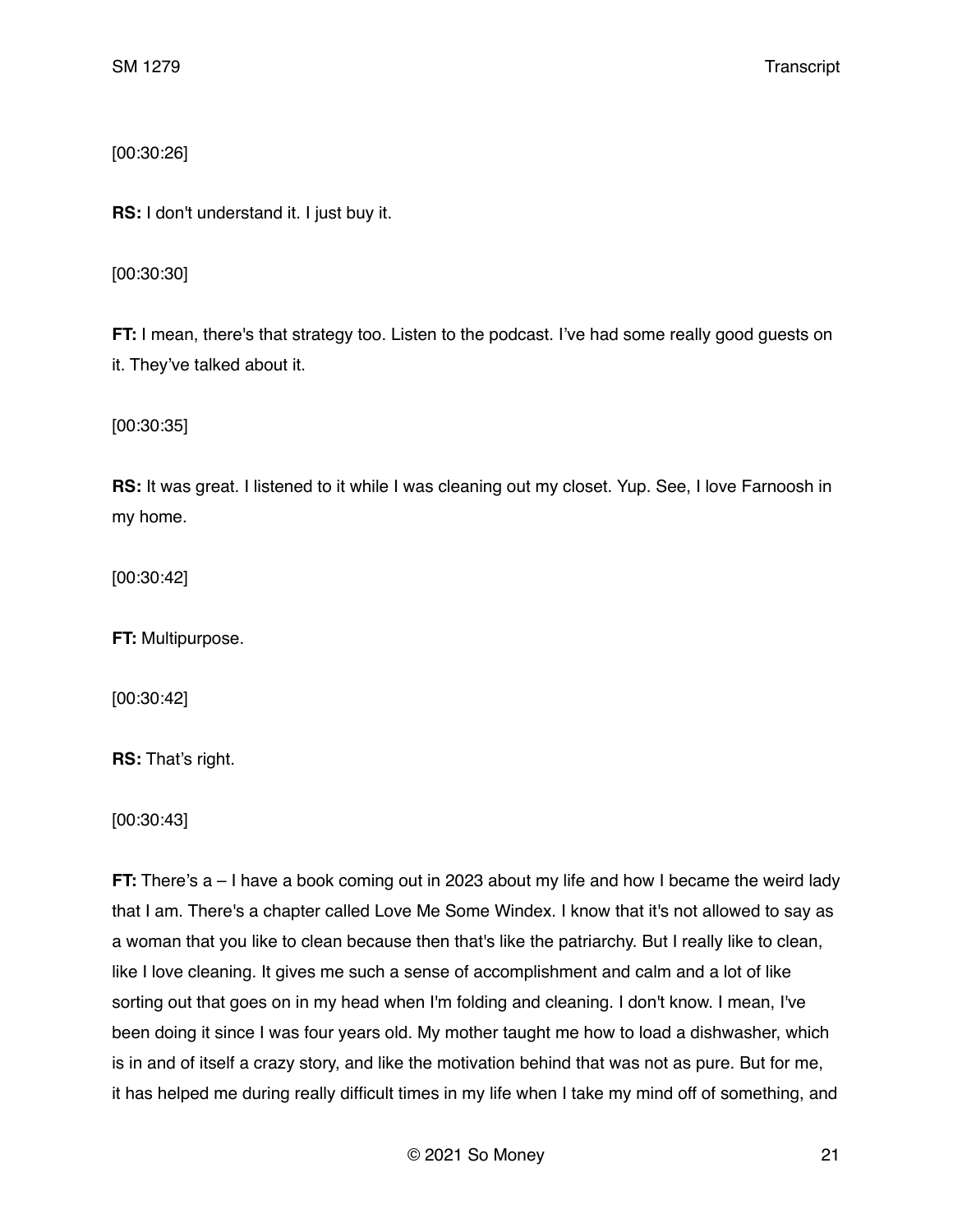do something what I find to be like purposeful and useful. It is what it is. I love that you can listen to this podcast while cleaning.

## [00:31:33]

**RS:** I don't want to give the impression that I am a person who cleans to that degree. But nonetheless, I enjoy your podcast whenever I can listen to it. We have time for a few questions if anybody has any. Or you want to just like pick a date. We can do that. Question or random date.

## [00:31:50]

**FT:** So Money roulette. Ginny, hi. We used to work together. So Ginny wants to know what's my favorite money habit for the longest time. I used to give this advice in my early beginning days of like giving financial advice was seeing the numbers. I am very connected to numbers. Can anyone here raise your hand? I mean, don't tell me but like knows the balance of their various accounts today, like an hour ago? So I'm super hyper connected like that. Maybe some people would say that's not a good thing because you don't want to have that fuel, like a knee jerk reaction. I mean, I don't check my investments maybe every day. But actually, I do because I use an app. It shows me everything that I have, just to see that everything is where it should be, firstly. No one has hacked my account. It gives me that knowledge and connectedness to my money that's very literal. It's not an imaginary.

Because what I used to do in my teens and 20s in college was I had a false sense of my financial security. I had a credit card and I had this DCU checking account. Back then, this is like the late 90s, we didn't have mobile phones and apps and even websites to tell us how much money was in our bank account. We had to use the ATM receipt. I would use an ATM mercy, and it would give me a false sense of resource because it's not accurate, right? It doesn't show that a check hasn't cleared yet from last week or that the purchase you just made two hours ago, it hasn't cleared. So I literally bounced 10 times in one week because I hadn't checked my account. I go to open it, and there's all this overdraft after overdraft. I panicked because I just didn't have any sense of what money.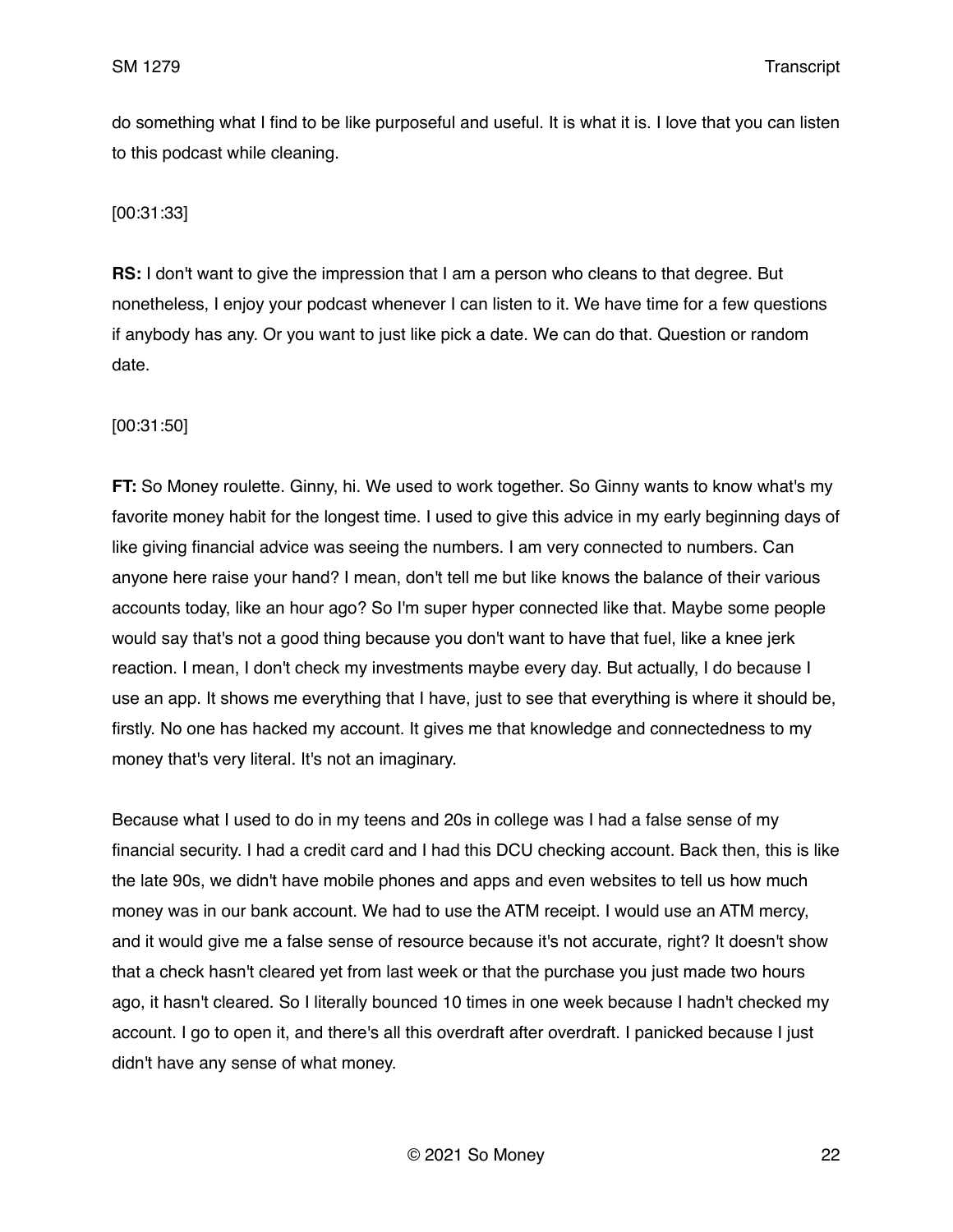I mean, I thought I had a sense because I had just gotten paid and I thought I was rich. But, no, because things hadn't cleared. This is probably why I'm on the other side of it where I may be overly protective of knowing. But I'm an example of ignorance is not bliss. I did call the credit union that day and I said – I told them what happened, and they cleared all of them, except one of the – There were \$300 in bounced check and overdraft. It was overdraft.

[00:34:04]

**RS:** I mean, that's where banks make a lot of their money and they **[inaudible 00:34:07]** during the pandemic. I can say with a fair degree of certainty that the online accounting is also not like up to the second.

[00:34:17]

**FT:** True, true, true. Right, it's not. But there's nothing like opening up your bank account, and there's a negative balance in there.

[00:34:22]

**RS:** Nothing like it.

[00:34:23]

**FT:** To like really just put things in perspective. I was like, "I need to make some changes. This is not working." I was working a lot and I was making a lot of money for a college student. But I was spending it on the other end and I think I just had an inflated sense of what I could do.

[00:34:40]

**RS:** This could be a whole other podcast about –

[00:34:42]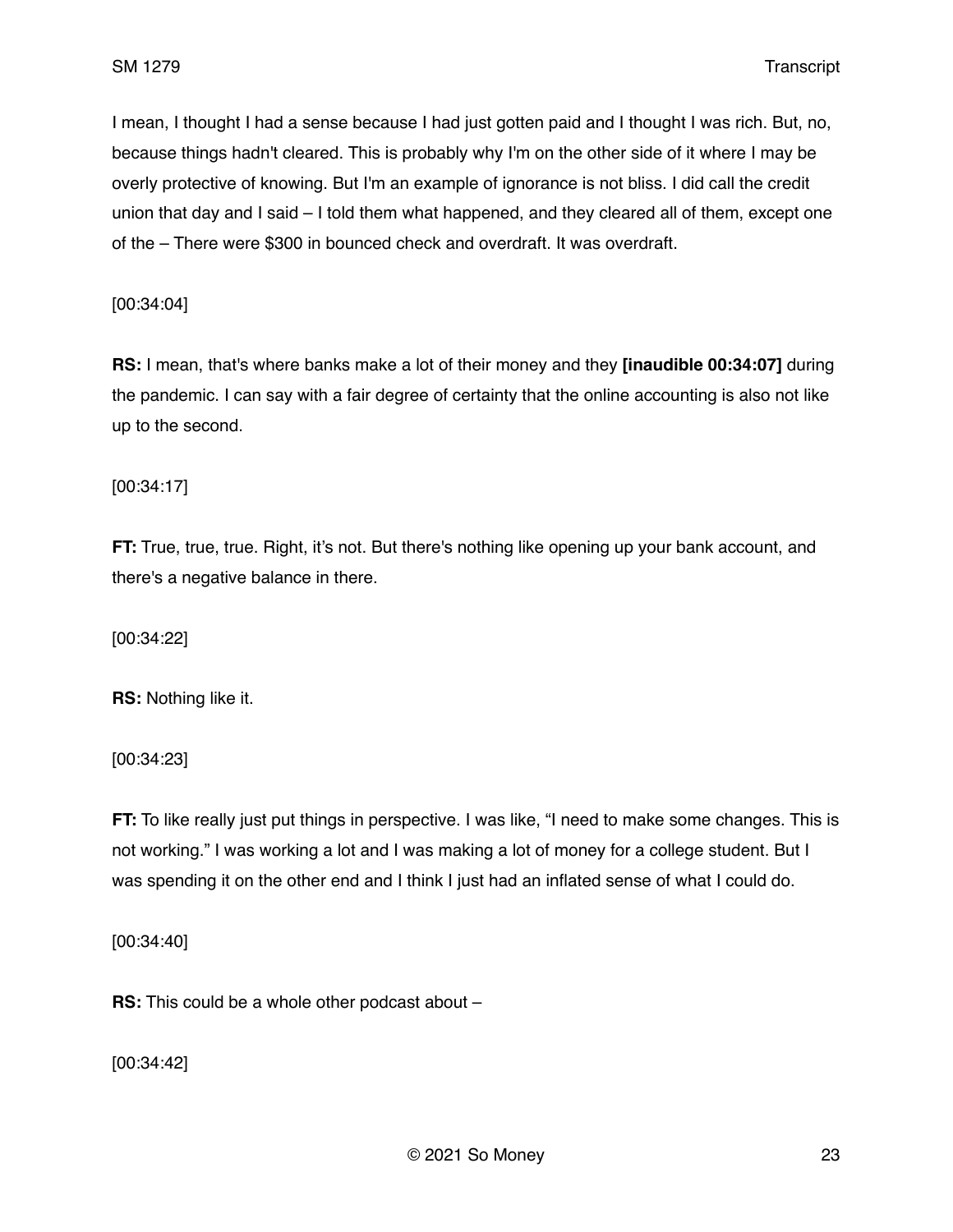**FT:** I mean, all the mistakes I made.

[00:34:45]

**RS:** Strategies and mistakes, and perhaps we'll revisit it. One more question.

[00:34:50]

**FT:** So the question, if I've got it right, is how do you begin educating your kids about money. My son is seven, and I got an allowance when I was about five or six years old. I asked for one, much to my parents' chagrin. They're like, "How did you learn about this thing?" I was like, "My uncle told me." So we don't talk about Uncle anymore. So obviously, I've been very moneyoriented since a kid. I thought, just by virtue of being from me, that my son would have the same proclivity. Not really. He's just not into it. But then, about a few months ago, he said to me that he'd like to start making money because he started to want more things. I'm like, "Well, let's come up with a chore board."

So the lesson there is they'll tell you when they're ready. We downloaded the app, GoHenry, which also sponsors my podcast. It's actually pretty awesome. The kids can get their own debit card, which I think none of his other friends have. When parents hear that my son has a debit card, they're like, "Really?" But he actually used it at Target the other day, and he understands it. Like he understands he earned the money from his chores. It's on his debit card. He can check the balance on my phone. I show it to him. He's also at the age where he's learning how to really add big numbers and subtract big numbers, and he's getting it slowly but surely, and he knows that this is just – He doesn't have to spend it. I said, with the app, you can also donate. You can invest. You can gift. He's learning that money has many use cases. But it's not something that we've really like touch on every day. But he knows.

Even the younger kids, before you even start talking about allowance and all of that, it's – When I go grocery shopping with my little one, when she was even littler, like three, she would grab stuff. I'd say we don't need that. We have enough at home. It's just these little like moments where you're telling them you're coming here for a purpose. You have a list. You're going to buy what you need. Before, when there was cash, mostly cash transactions, I think it was a little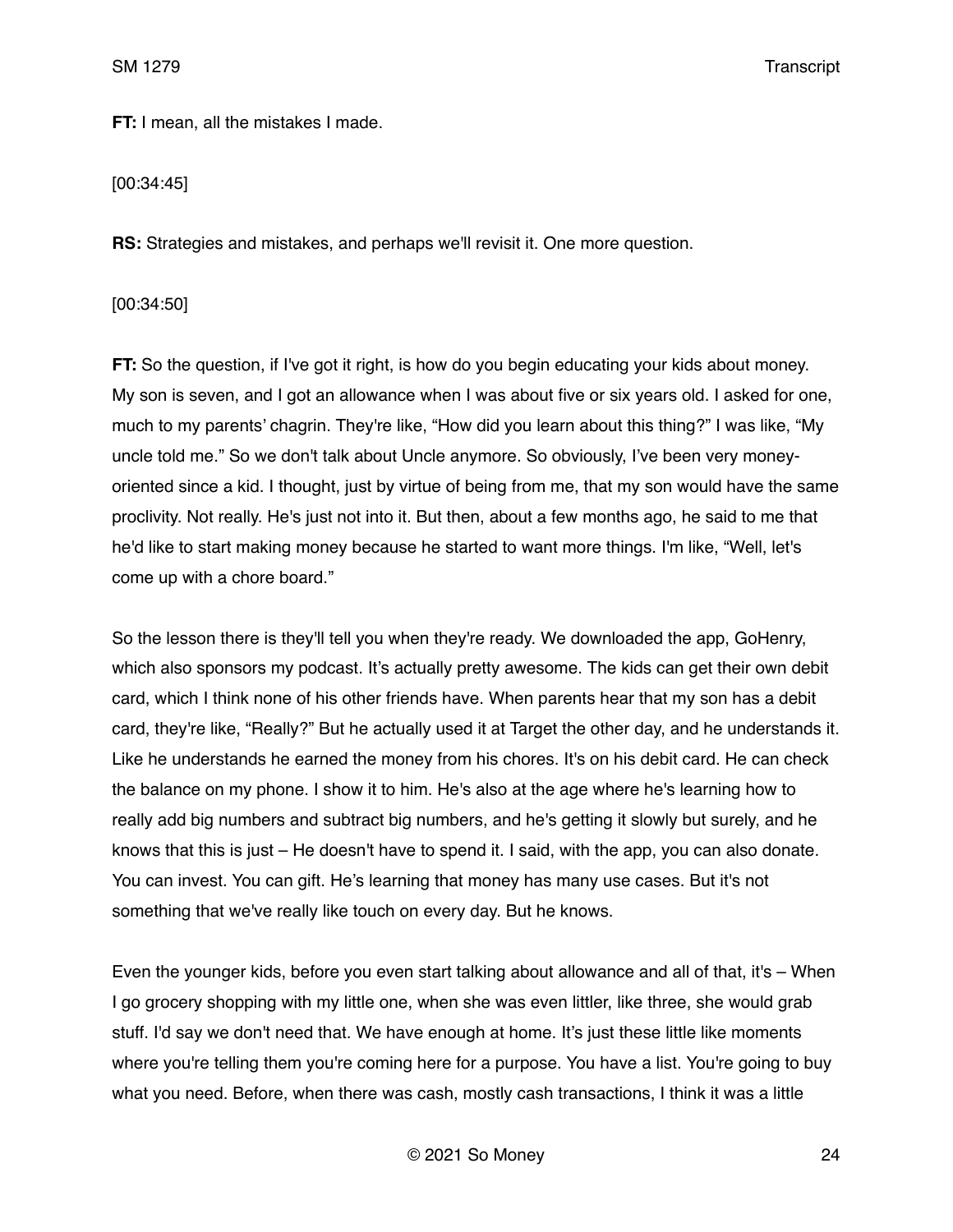simpler because they could see the money going away like, "I don't have any more money left for that other thing that we want."

But my parents always just talked about money in a very non-threatening way, even though we didn't have much of it growing up. But when my mother would go to pay off a credit card at the department store, she wouldn't think to tell me about it. But I would ask because I was that kid, and she would tell me. She wouldn't say, "This isn't – Don't worry about it." She'd say, "Well, this card, I used it to buy school clothes a month ago, and now I'm here to pay for it, and that's what this card does. It's a reminder to me that I have to come back and pay my bill." Okay. Then like at TJ Maxx when she put things on layaway, like what's that.

So it was just easy, breezy conversations. Anyone can do that. Of course, if money is a stress at home, I will say that kids will pick up on that. Explain to them not so much what's stressing you out but how you're working to make it better. So if you lost your job, that weighs on kids. They're worried about what's this going to mean for us. But they want to know that there's work being done to get you on the other side. What can I do? Kids want to help. I remember during the recession I wrote for 17 Magazine, this is the last recession like 2008, and these young girls would write in and they'd say, "My mom lost her job," or, "My parents are going through a breakup and money's tight. And I want to help but they're not telling me anything." I thought, "Oh, my gosh. There's a generation of young girls that want to help, and no one's talking to them about the important stuff."

So I would say to parents, engage your kids. They want to help. Don't underestimate what they actually can grasp and appreciate, and they will rise to the occasion, especially the ones that are coming to you proactively.

## [00:38:32]

**RS:** That is amazing. I was mentally falling away a lot of tips for my own daughter. One thing I'll maybe add to that is just be aware of the media they're consuming. My daughter learned about credit from Raya and the Last Dragon. There's a little thing in there about like being able to buy whatever you want and pay it back later on. My daughter understood the concept of credit, which has been helpful. Also hilarious when she's like, "Can we just put it on credit?" There's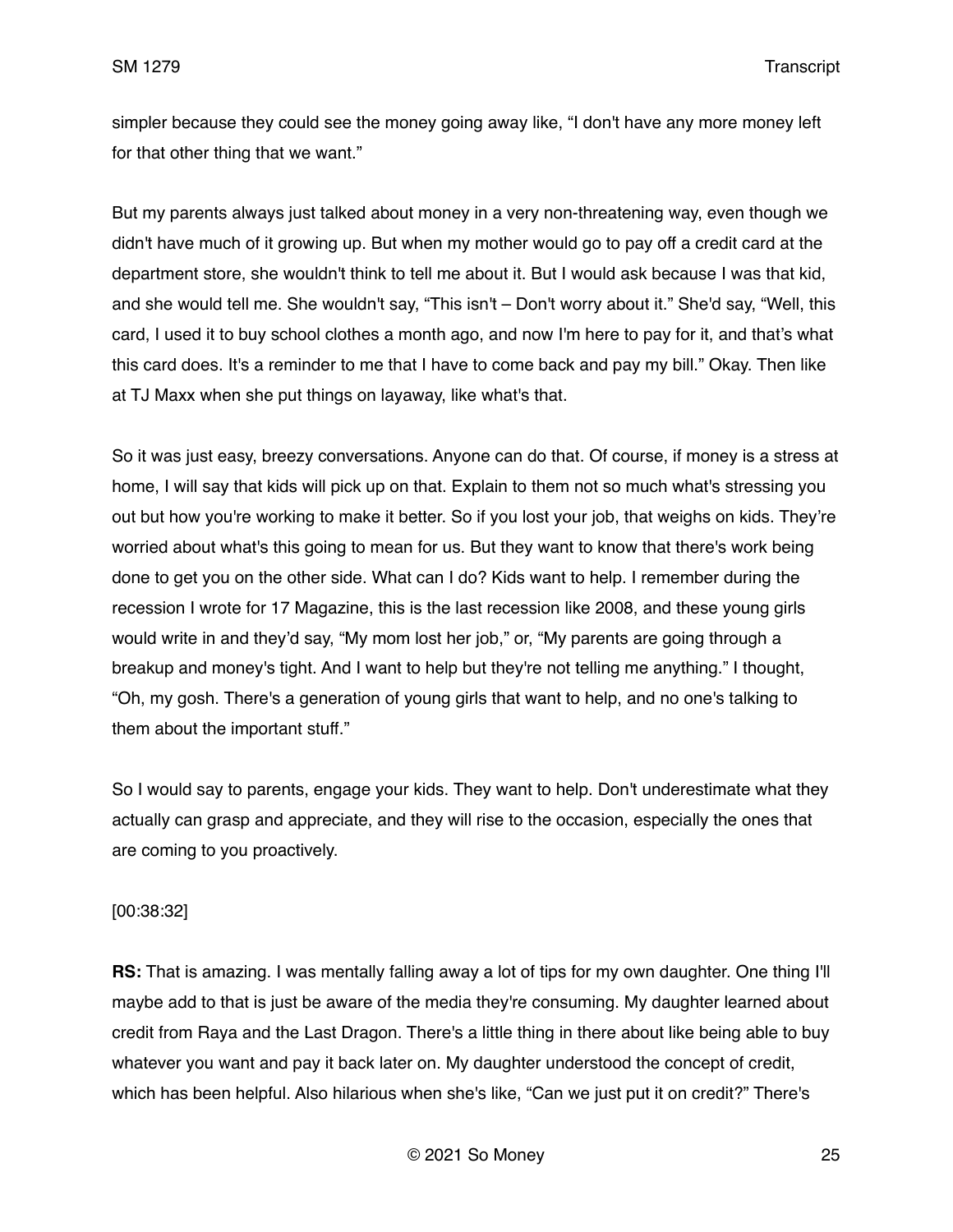other things like these YouTube videos, where they're all sponsored by toy companies. They're less concerned with budgeting, let's just say. So it's also useful just to be aware of the messages that your kids are getting and to respond to them and engage them.

[00:39:12]

**FT:** Absolutely.

[00:39:14]

**RS:** This has been a wonderful conversation. May I say possibly at least a year's worth of –

[00:39:21]

**FT:** In 30 minutes, yeah.

[00:39:22]

**RS:** But I'm still pleased by the calendar, and everybody should. Also, holiday season, great gift. It is wonderful. I don't think you can go wrong with it really because, again, it also tells you when Wednesday is. Thank you so much for coming here.

[00:39:33]

**FT:** Thank you so much, Rachel.

[00:39:34]

**RS:** Great to have you –

[00:39:35]

**FT:** Thank you for coming.